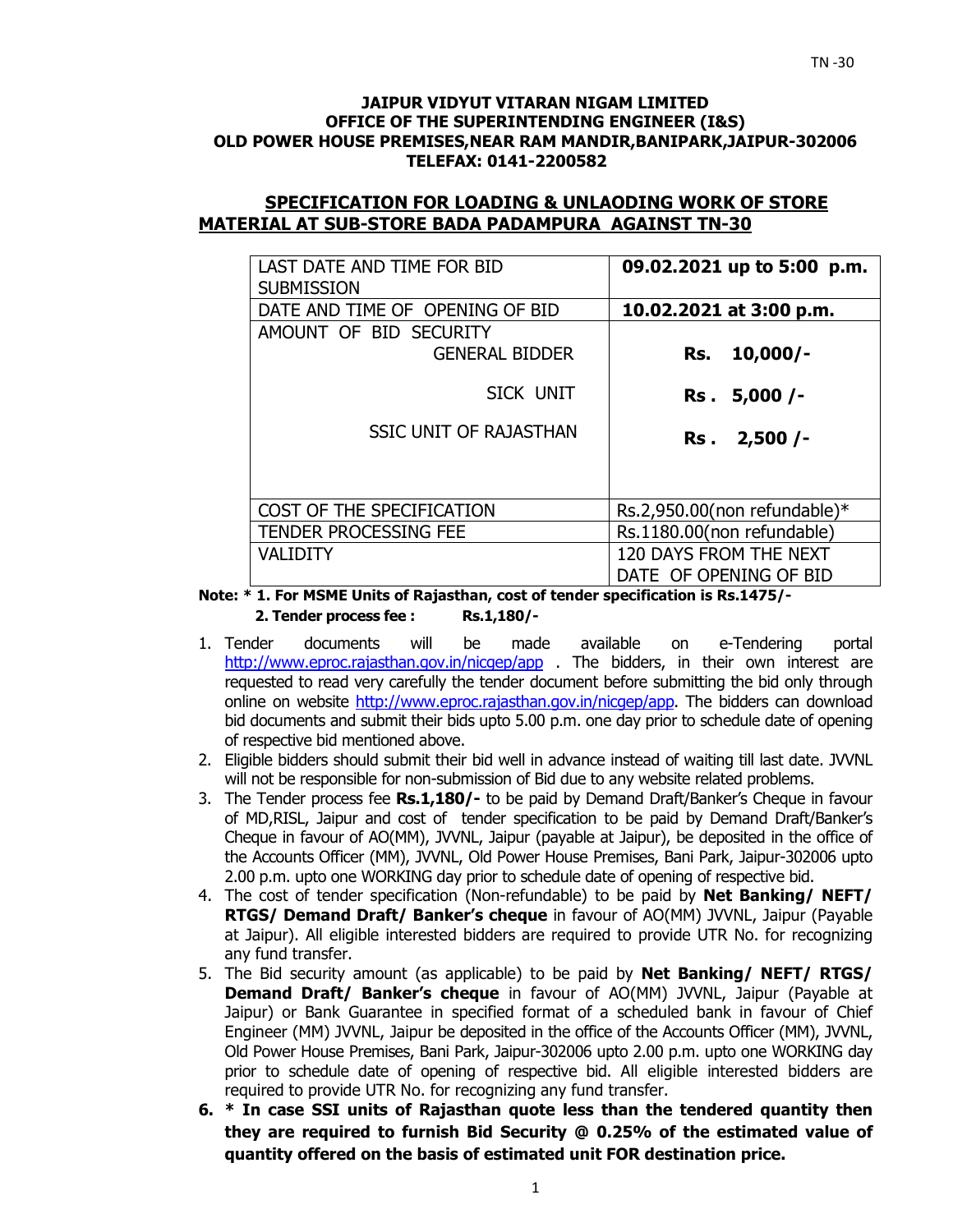- 7. Further, while depositing the bid security amount in the office of Accounts Officer (MM), JVVNL, Jaipur, the bidders shall also furnish a certificate of SSI unit of Rajasthan/ sick unit and also to submit a letter mentioning the quantity offered by them. An Affidavit for MSME unit of Rajasthan in the enclosed format is to be furnished on non-judicial stamp paper of Rs.100/- duly attested by Notary public, to the office of Sr.Accounts Officer (MM), JVVNL, Jaipur. The Bid Security of requisite amount shall be furnished on non-judicial stamp paper of Rajasthan State.
- **Note :** 1. All eligible interested bidders are required to get enrolled on e-Tendering portal http://www.eproc.rajasthan.gov.in/nicgep/app.
	- 2.If any difficulty arises, in down downloading/ uploading of tender you may contact in the

RISL, Jaipur Rajasthan at following Contact/address

**Address of RISL:-** RajCOMP Info Services Limited (RISL)

1<sup>st</sup> Floor, Yojana Bhawan, Tilak Marg, C-Scheme, Jaipur (Rajasthan)

| Tel :          | 0120-4200462, 0120-4001002                               |
|----------------|----------------------------------------------------------|
| <b>Mobile:</b> | 8826246593                                               |
| E-Mail:        | support-eproc[at]nic[dot]in                              |
|                | Local Helpdesk Number - 0141-4022688                     |
|                |                                                          |
|                | Available all Working days (between 9.30 AM and 6.00 PM) |
| E-Mail:        | eproc[at]rajasthan[dot]gov[dot]in                        |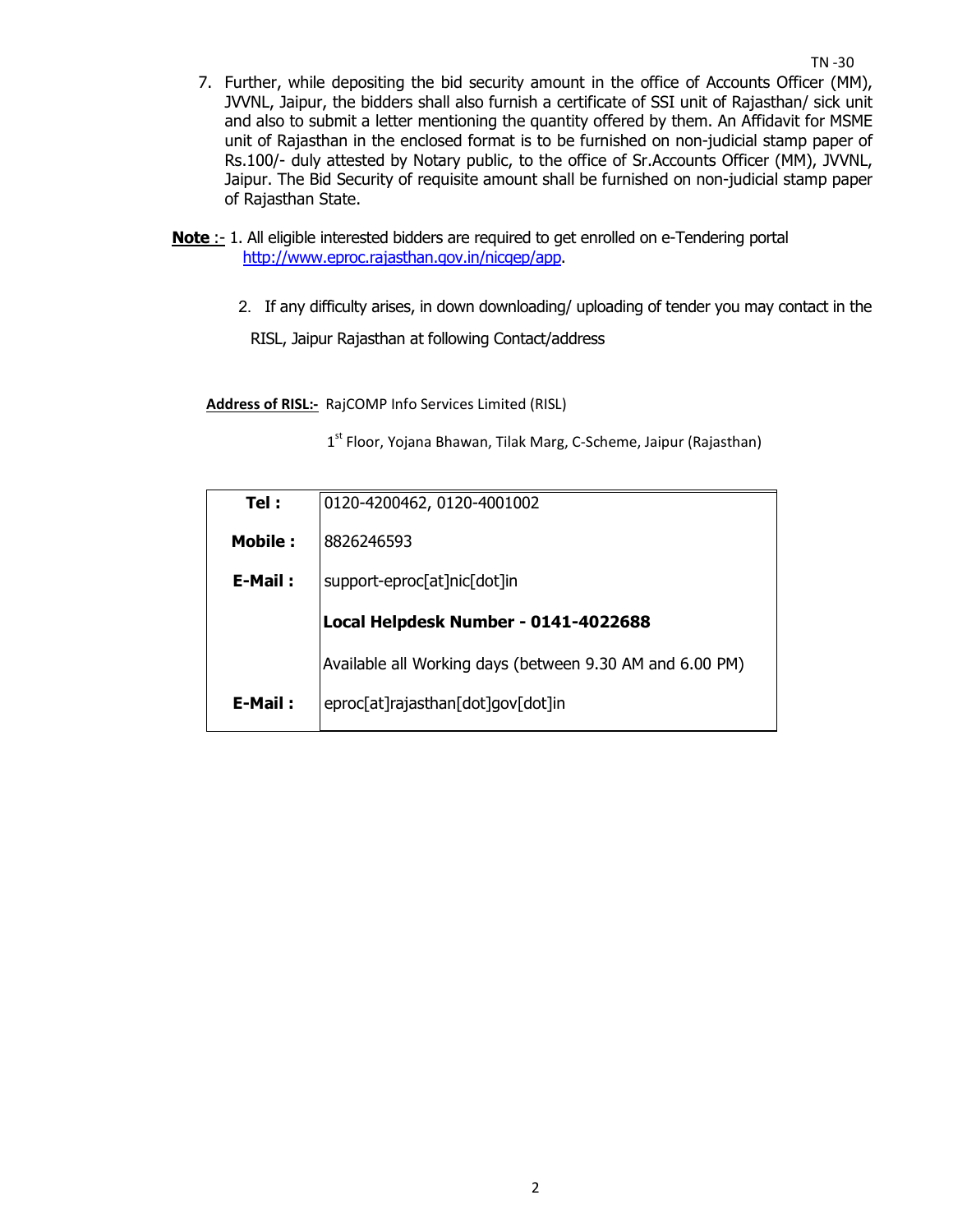

| Section-I    | Instructions to bidders               |                   |
|--------------|---------------------------------------|-------------------|
| Section-II   | <b>General Conditions of Contract</b> |                   |
| Section III  | <b>Technical Specification</b>        |                   |
| Schedule-I   | Schedule of Requirement               |                   |
| Schedule-II  | Qualification Requirement.            |                   |
| Schedule-III | Price Schedule (BOQ)                  | To be uploaded On |
|              |                                       | line on website   |
| Appendix-A   | Amendments in ITB-GCC                 |                   |
| Appendix-B   | Performa of bank guarantee for bid    |                   |
|              | security                              |                   |
|              |                                       |                   |
| Appendix-C   | Bank account details                  |                   |
| Appendix-D   | Format of affidavit for MSME Unit     |                   |
| Appendix-E   | Declaration by the Bidder             |                   |
| Appendix-F   | Declaration by the Bidder towards     |                   |
|              | blacklisting/debarment etc.           |                   |

Note:- The Bidder, in their own interest, is advised to go, through carefully the above schedules.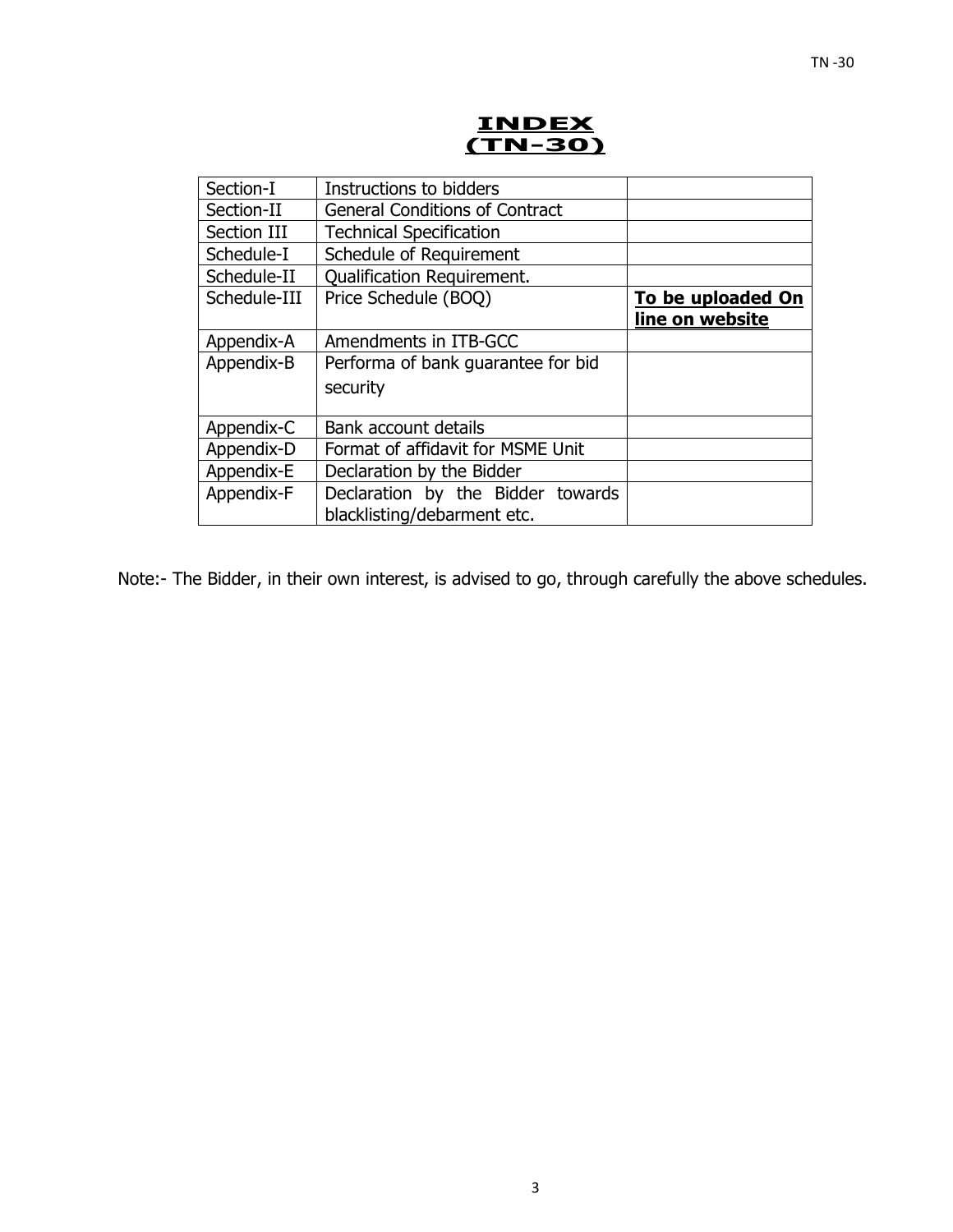# **JAIPUR VIDYUT VITRAN NIGAM LIMITED SECTION-III**

### **TECHNICAL SPECIFICATION FOR LAODING & UNLOADING WORK OF STORE MATERIAL AT SUB-STORE BADA PADAMPURA AGAINST TN-30**

### 1.0 **SCOPE**

This specification covers the loading & unloading work by crane of 12 Ton capacity (including enquire manpower) of store material through Contractors for the Bada Padampura) Stores of Jaipur Discom.

## 2.0 **REQUIREMENT OF VEHICLES USED:-**

- i) The Crane should have valid certificate of "Pollution under control".
- ii) The Crane should have "valid Insurance coverage" and up to date Road Tax of GOR for transportation within Rajasthan paid Documents.
- iii) The Milometer of the Crane must be accurate & in working condition.
- iv) The Crane offered should have valid & relevant goods carrier registration for commercial use.
- v) Attested Photostate copy of registration certificate, road tax, pollution under control of each crane provided are to be submitted at the time of agreement.
- vi) The crane must ply on all those roads which are considered suitable by the SE (I&S), JVVNL, Jaipur, In charge of the crane and his decision in this regard shall be final & binding.
- vii) All the documents (Fitness, Toll Tax, Insurance & Pollution certificate) of the crane must be renewed time to time before its expiry of validity during the contract period.
- viii) The crane should not be older than Ten years.

### 3.0 **DRIVER/Operator:-**

- i) Contractor has to provide separate driver with each crane at his cost.
- ii) Drivers must have valid driving license for the entire currency of the contract. (Valid ID Proof & driving license)
- iii) Full particulars of the drivers are to be given by contractor at the time of entering into agreement.
- iv) Drivers should be well dressed & well behaved, any misbehavior by the drivers shall be construed unsatisfactory service.
- v) Driver must not smoke or drink liquor while on duty and must not be under Intoxication while on duty.
- vi) The successful contractor shall provide sufficient money with the driver so that he can meet the expenditure on any incidental repairs/maintenance etc. during working hours, when the crane is on duty. The Nigam under no circumstances will incur any expenditure on these items.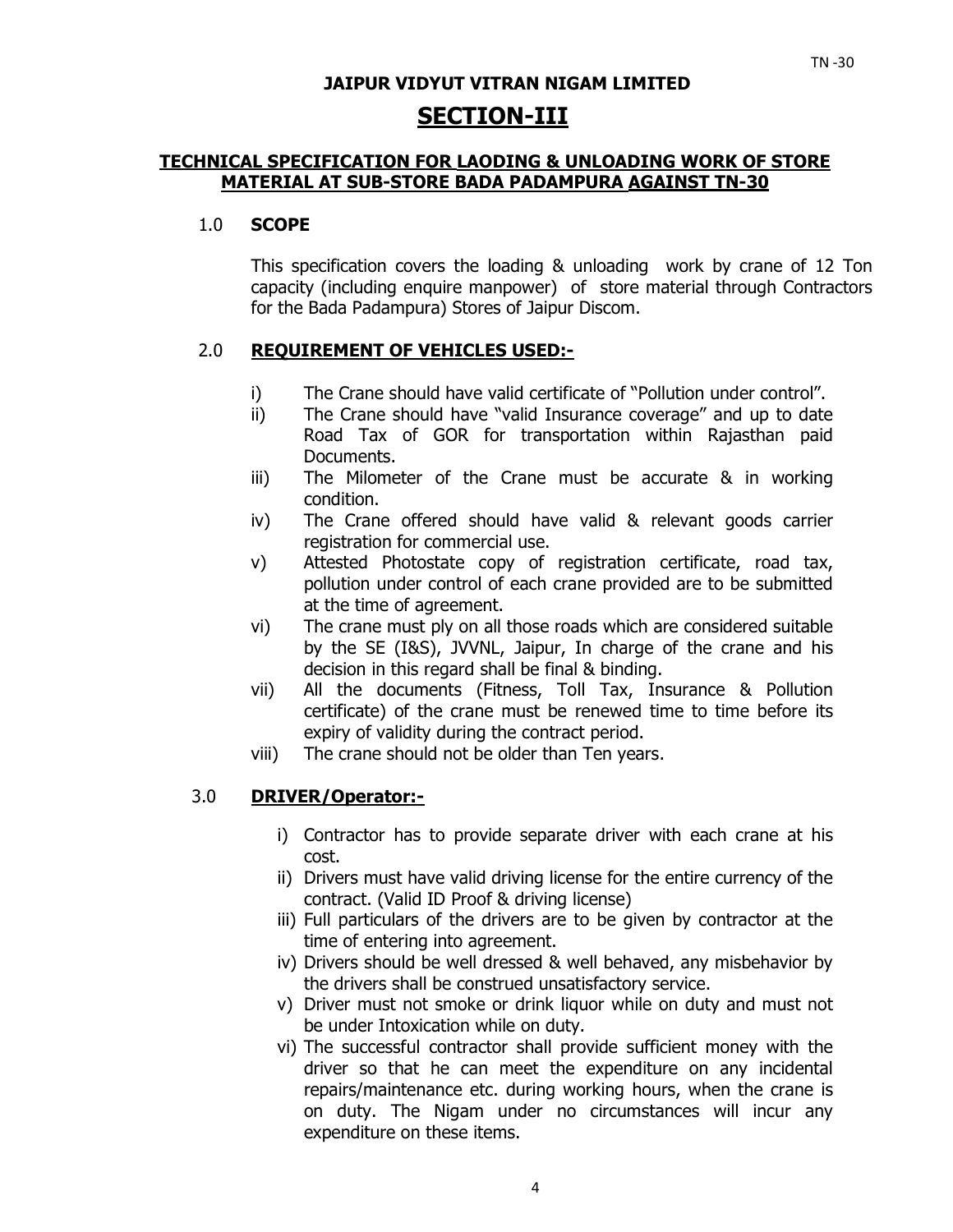vii) A log book for each crane will be maintained by the driver/operator for recording daily loading & unloading and capacity wise activities of each day. Performed and get signature of the user of the crane and the driver/operator will got the signature of the controlling officer receiver of materials/goods in healthy condition at his destination. The custodian of the log book, however, shall be the nodal officer.

#### 4.0 **WORKING HOURS:-**

The working hours for hired crane would be 24 hours.

#### 5.0 **CONTRACT PERIOD/TIME SCHEDULE:-**

The contract shall be upto 31.3.2022 and can be extended further subject to satisfactory working /performance on mutual consent.

#### 6.0 **ACCIDENT/ SAFETY MEASURES:-**

Any compensation payable for damages caused due to accident by Contractor's crane/driver to any party/property/man power & others shall be borne by contractor. The department/JVVNL will not be responsible for the same in any way.

#### 7.0 **TERMS OF PAYMENT**:-

The payment shall be governed as per Clause No. 1.42, 1.43 & 1.44 of General Condition of Contract (section-II) Further, the clause No. 1.43 of General Condition of Contract has been amended to the extent as under:

1.43 Payment shall be due and payable by the purchaser in accordance with the provision of the contract within a reasonable period from the date of receipt of each invoice by the contractor / supplier duly supported by a certificate of the Engineer. The purchaser will take all possible effort to make payment to the contractor / supplier generally on  $45<sup>th</sup>$  day after receipt of duly verified challans / receipt / bill in the office of paying authority (Sr. Accounts Officer (CPC) and completion of contractual formalities. But in case of delay in payment the purchaser shall not be liable to pay any interest on the outstanding to the contractor / supplier.

Payment shall be made only through electronic mode i.e. RTGS or NEFT. The charges being levied by the bank for providing this service shall be to supplier's account on actual. For this, the required details viz; name of supplier in which thye bank along with its IFS code are required to be obtained from the payee on its letter head duly signed by the supplier or its authorized signatory.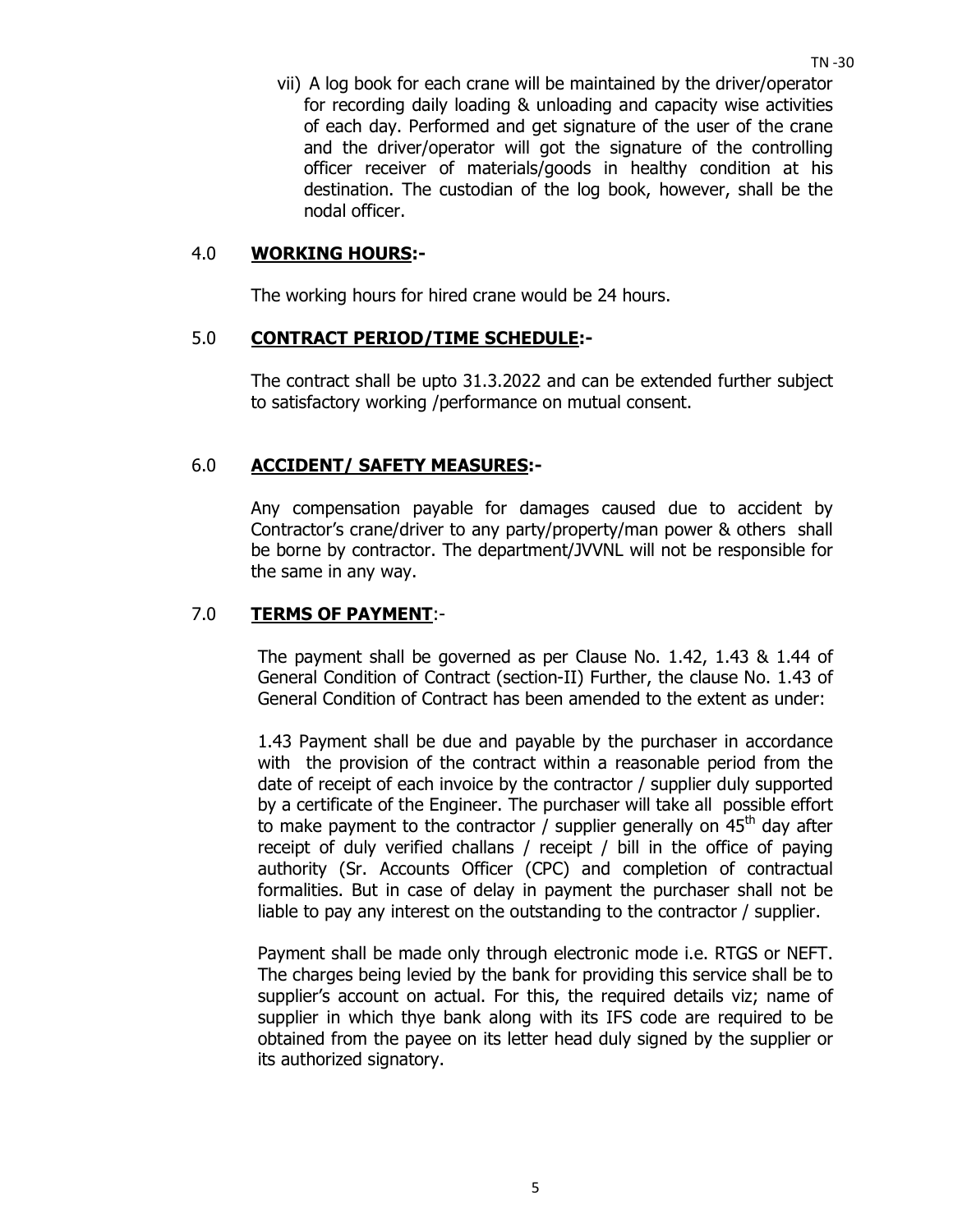Contractor shall load & unload the material safely. Recovery against damaged cost by mishandling of material due to negligence crane /operator shall be made from the bills as well as security deposit of the contractor. The recovery in this respect shall be Determine by SE(I&S) on the recommendation/proposal on nodal officer. You will provide insurance paper with your bill. Bills will be cleared after checking of insurance paper of material.

## 9.0 **CPF/EPF Scheme:-**

The contractor will have to furnish the information in Performa "C" every month or with every bills along with copies of challans in respect of the employees engaged in connection with the execution of work from the date of its commencement and up to the date of completion of this work. If the contractor fails to furnish this information, The Accounts Officer (MM), JVVNL, Jaipur, shall deduct the amount from the each bill of the contractor at the rates applicable at the time of payment as per CPF rules/Act and keep under the head 46.92 (Misc. deposit) of the contractor/employee till furnishing the information in the above mentioned Performa along with nomination form within stipulated period failing which the amount so deducted shall be deposited with regional P.F. commissioner within stipulated period as per CPF rules/act.

10.0 All expenditure on repairs, maintenance, taxes, permits, insurance (Material as well as) & driver will be borne by contractor.

## 11.0 **PENALTY:-**

- i) In case vehicle is not provided by the contractor on a day then vehicle from another contractor will be hired at risk & cost of original contractor.
- ii) Absence of the vehicle is not permissible, so substitute road worthy vehicle will have to be provided by contractor at all time.
- iii) However, on any account if the vehicle is not provided continuously for seven days, it will be construed as unsatisfactory performance for which security deposit of the vehicle shall be forfeited and contract shall be terminated and firm will be black listed in all three Discom.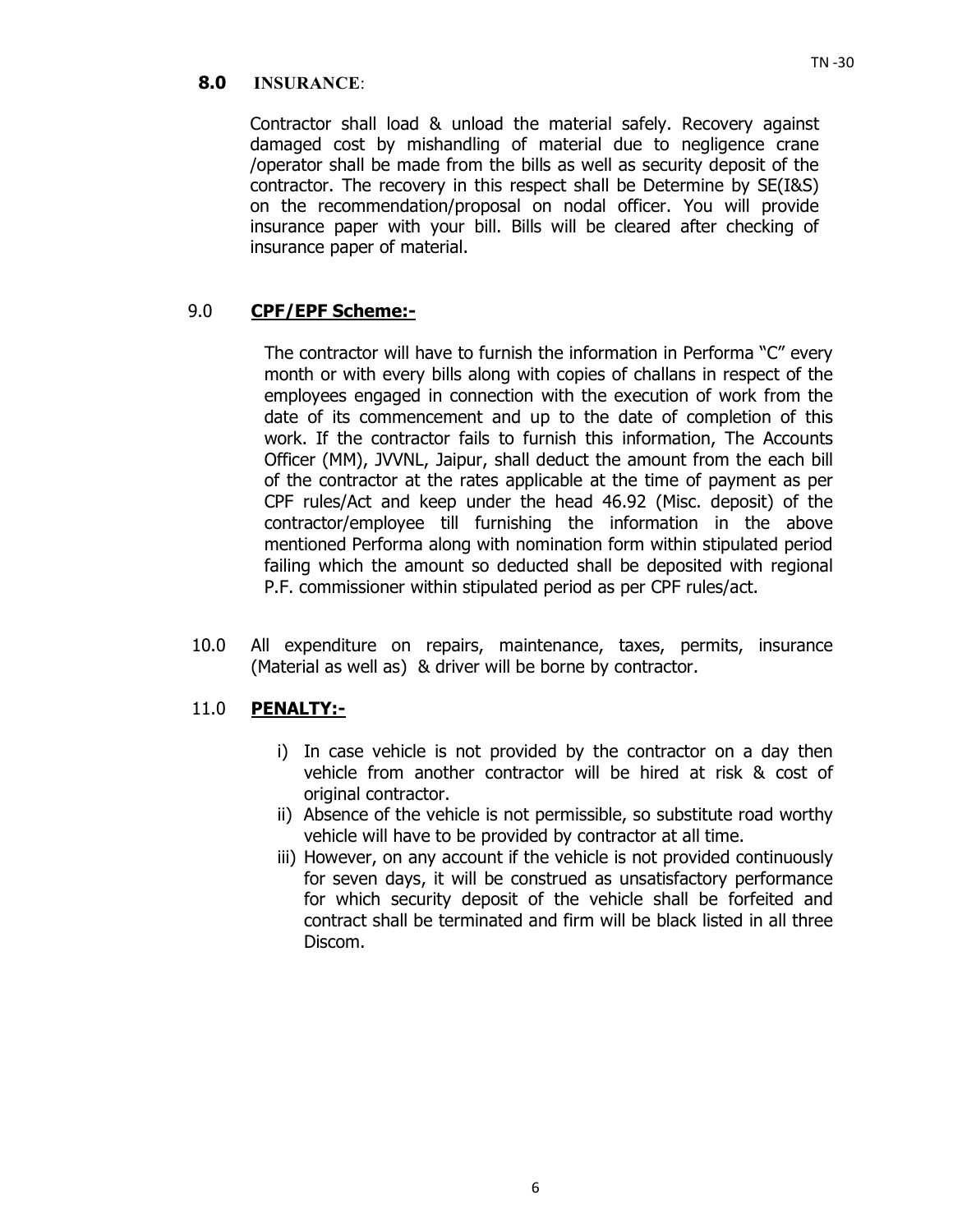## 12.0 **RISK & COST:-**

- i) In case of poor performance of failure to carry out this contract as per terms and conditions of the agreement or not providing the vehicle, concerned controlling officer of the vehicle will have the right to hire vehicle from the another contractor, at the risk & cost of the original contractor.
- ii) Any excess expenditure incurred by the department for vehicle in pursuance to para 11.1 shall be recovered from the monthly bills or security deposit of the contractor.

## **13.0 PARKING:-**

i) The hired crane may be parked in the premises of Jaipur Discom if space is available. However in this case, the safety & security of the crane shall not be the responsibility of the Jaipur Discom and it will be at the risk of the contractor.

## 14.0 **DECISION OF THE JVVNL**

Regarding the meaning and effect of the terms & conditions the decision of CE (MM) shall be final and binding on contractor.

- i) The JVVNL reserves the right to award this work wholly or partly to any other suppliers also.
- ii) The JVVNL reserves the right to terminate the contract at any time by giving 15 day notice in writing without assigning any reason thereof.
- iii) JVVNL may award Rate Contract to all such bidder. A panel of such bidders may be formed. At The discussion of Nigam the work order to such bidders may be awarded for different locations as well as for different time duration period.
- iv) In case of any violation of terms & conditions of contract or unsatisfactory service/ Performance, the JVVNL reserves the right to terminate the contract by giving 15 days notice to the contractor.

## 15.0 **ARBITRATION:-**

- i) In the event of any question, dispute or difference arising under this agreement or in connection therewith, except as to matter the decision of which is specifically provided under this agreement, the same shall be referred to sole arbitration of the Chief Engineer (MM), JVVNL, Jaipur.
- ii) The agreement to appoint an arbitrator will be in accordance with the arbitration and conciliation act 1996. There will be no objection to any such appointment that the arbitrator is Govt. Servant or that he has to deal with the matter to which the expressed views on all or any of the matter under dispute. The decision of arbitrator shall be final and binding on the parties. In the event of such arbitrator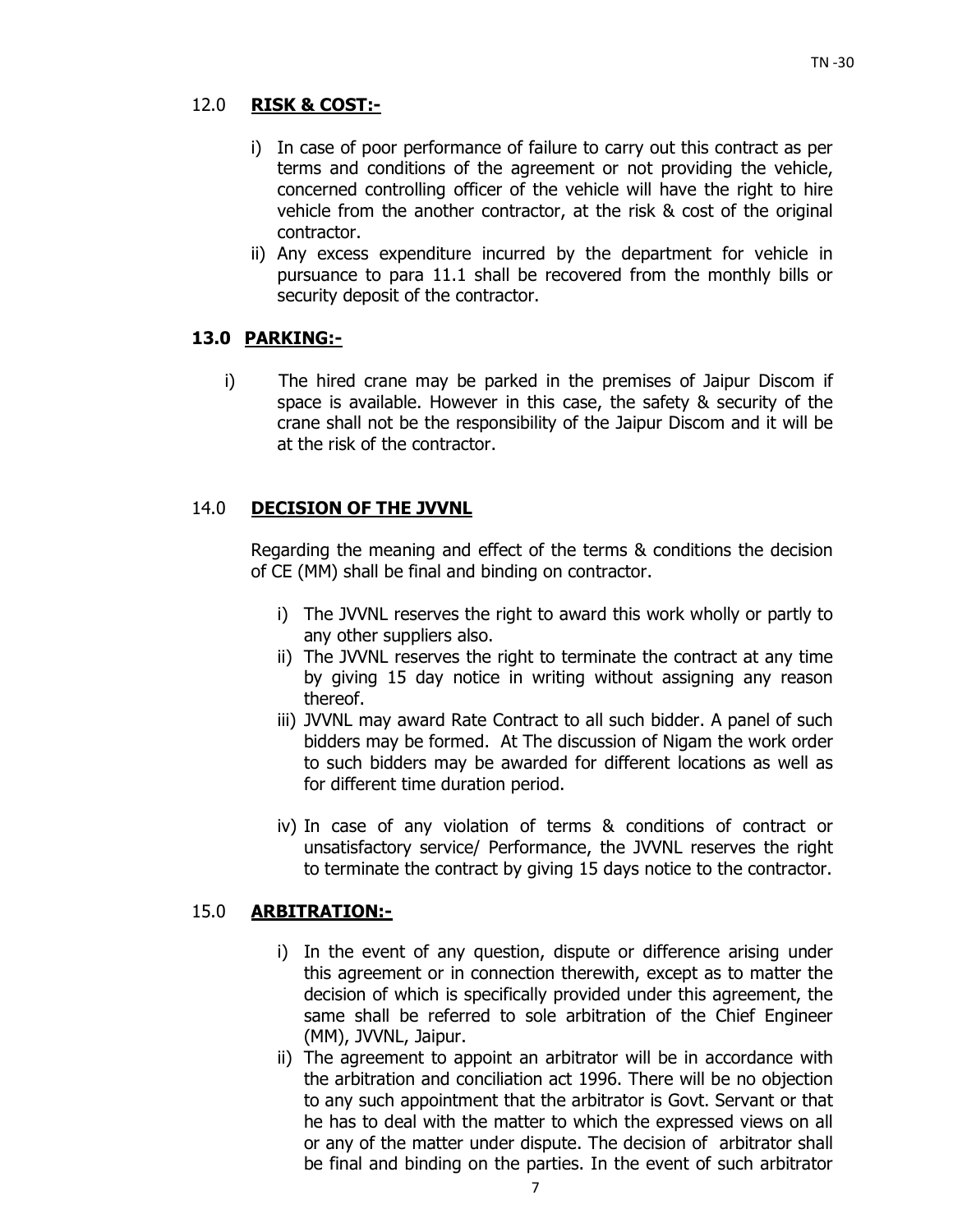$T<sub>N</sub>$  -30

to whom the matter is originally referred, being transferred or vacating his office or being unable to act for any reasons whatsoever may be, the Chief Engineer (MM), JVVNL, Jaipur or the said officer shall appoint another person to act an arbitrator in accordance with the terms & conditions of the contract agreement and the person so appointed shall be entitled to proceed from the stage of which it was left out by his predecessors.

- iii) The arbitration may from time to time with the consent of parties enlarge the time for making and publishing the award, subject to aforesaid arbitration and conciliation Act, 1996 and the rules made there under, any modification thereof for the time being in force shall be deemed to apply to the arbitration proceeding under this clause.
- iv) The venue of the arbitration proceeding shall be the office of Superintending Engineer (I&S), JVVNL, Jaipur or Chief Engineer (MM), JVVNL, Jaipur or such other places as the arbitrator may decide.

## 16.0 **FORCE MAJEURE CONDITIONS:-**

 If at any time during the currency of contract, contractor's performance in whole or in part be prevented or delayed by the reasons of any war, hostility acts of public enemy, civil commotion, Sabotage, Fire, Floods, Explosion, Epidemics, Quarantine, Restriction, Act of god herein after referred to as "Events" then provide notice and adequate proof of date of occurrence there of the provisions of clause 11 shall not be invoked by concerned authorities of the JVVNL, Provided further that the work under the contract shall be resumed immediately. After such events have ceased to exist and the decision of the Chief Engineer (MM), JVVNL, Jaipur of his authorized officers whether the work has been resumed or not shall be final and conclusive.

### 17.0 **CONTRACT AGREEMANT:**

The supplier shall execute contract document in the manner as detailed below:-

- 1. Copy of the rate contract order including specification signed on each page.
- 2. GCC duly signed.
- 3. Instructions to tenders duly signed.
- 4. A non judicial stamp paper worth Rs. 15,000/- (Rs. Fifteen Thousamd only) duly signed as under:-

"AFFIXED WITH P.O. No. \_\_\_\_\_\_\_\_\_\_\_\_ DATED \_\_\_\_\_\_\_\_\_\_\_\_\_

All the above contract document shall be signed by an authorized person holding valid power of Attorney. A copy of power of Attorney in favour of person signing these documents duly notorised in original on non judicial stamp paper of Rs. 100/- (Rs. One hundred only) shall also be furnished.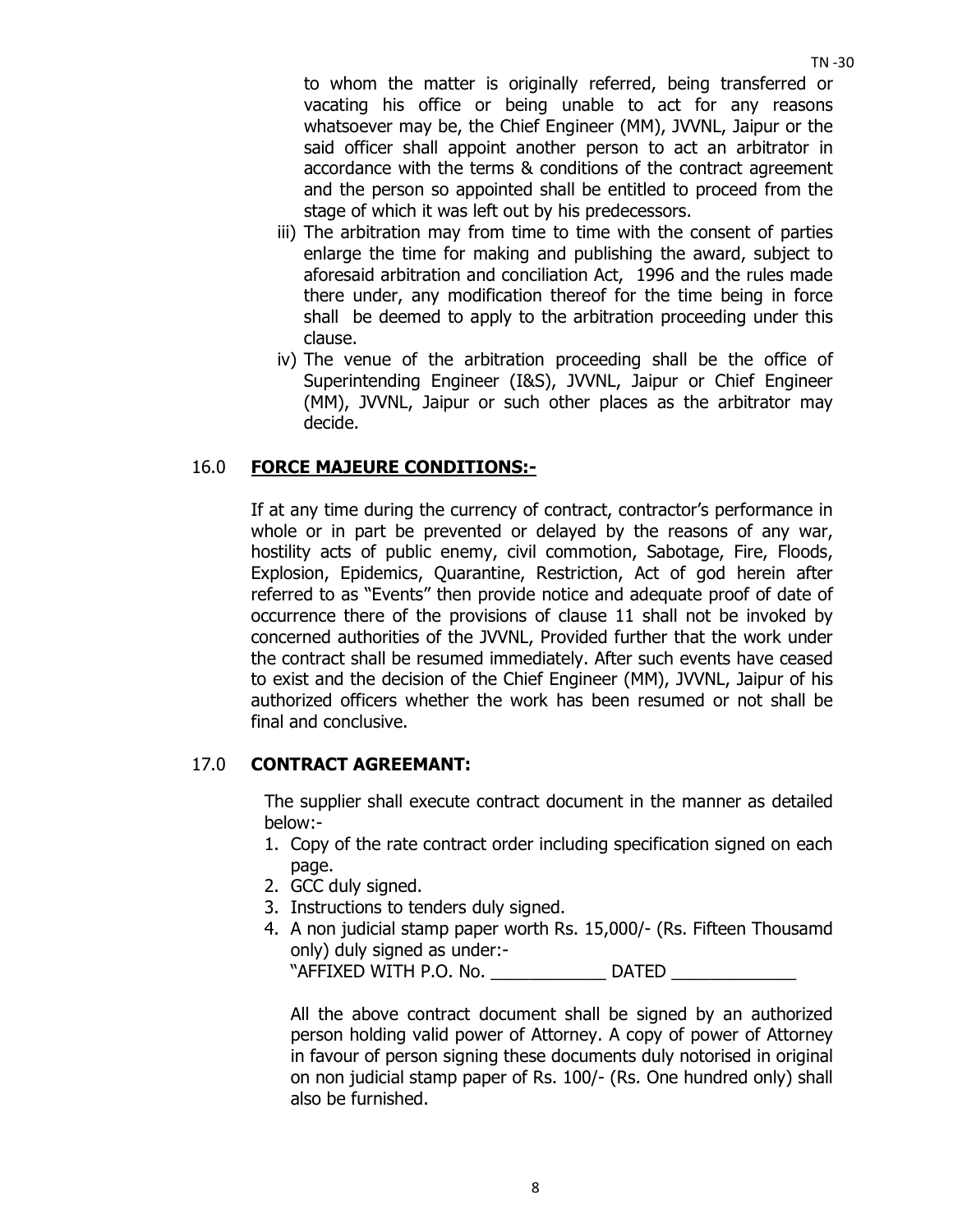#### **18.0 SECURITY AGAINST MATERIALS :**

The Contractor shall be fully responsible for the safe custody of all the material issued by JVVNL for the work (s) as per quantity mentioned in Bill of Material enclosed along with work order till their completion and handed over to concerned consignee. For this the contractor shall take suitable storagecum-erection insurance cover note for entire project / material equivalent to cost of Bill of Material of the work order at the store Issue Rate at his own cost. Such insurance will cover any destruction / risk of loss or damage of material by way of theft, damage in transit etc.

The bidder shall be liable to furnish security bank guarantee, in order to secure safeguard against any embezzlement / misappropriation of material. You shall furnish SBG against safe custody of material equivalent to 10 % (ten percent) of contract valuewithin a period of 15 days from work order. The same shall be deposited by the successful bidder either in the form of crossed Bank Draft /Bankers cheque or by way of Bank Guarantee from scheduled Bank on nonjudicial stamp papers worth 0.25 % of BG value & max. uptoRs. 25000/- in the prescribed format in favour of the Superintending Engineer (I&S), JVVNL. The Security Bank Guarantee is to be remained valid for a period of commencement & completion period + 03 months from the date of commencement of contract in the first instant and may have to extended if desired. It will be the sole duty of bidder to get the SBG extended well in time to maintain its validity as desired by the JVVNL. The security bank guarantee shall be released only after completion of 03 month of completion of work/handover of the project whichever is later.

#### **19.0 PERFORMANCE SECURITY:-**

The Performance security wherever appearing in the tender document may be read as under-: 3% of the amount of work order, in case of procurement of works; In order to secure / assure due fulfilment of the contract / satisfactory work performance, the successful Bidder(s) upon receipt of preliminary acceptance letter/detailed work order as the case may be shall furnish within a period of 15 days a PBG equivalent to 03 (Three)% of contract value either in the form of crossed Bank Draft/ banker's cheque or by way of Bank Guarantee from scheduled Bank, which shall be got verified from the issuing bank. The BG shall be furnished on non-judicial stamp papers worth 0.25 % of BG value & max. uptoRs. 25,000/- in the prescribed format in favour of the Superintending Engineer (I&S), JVVNL. The Performance Bank Guarantee is to be remained valid for a period of commencement& completion period + 12 Months (Performance Period) + 6 months(grace period for lodging any claims as admissible) from the date of commencement of contract in the first instant and may have to be extended if desired. The performance bank guarantee shall be released only after completion of 12 month performance period satisfactorily from the date of completion of work / Handover of the project whichever is later.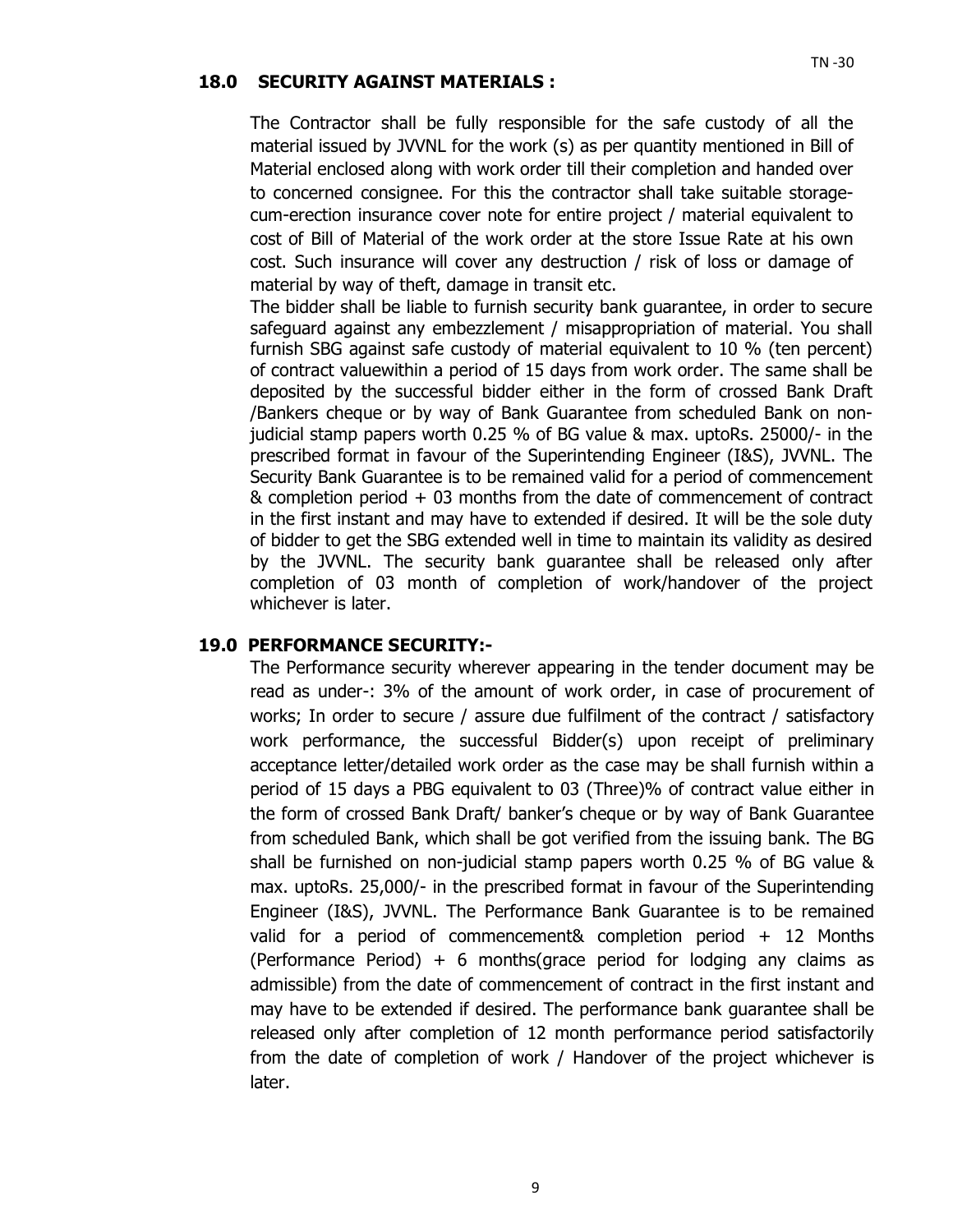### **20.0 SAFETY MEASURES:-**

The contractor shall follow a safe method of working so that no damage / loss is caused to JVVNL, regarding material and also injury to any of workers. The JVVNL shall not be responsible in any way for the injury caused to contractor's labour while working. The contractors should ensure to get insured his all workers against accident from any Nationalized General Insurance Company. The insurance charges shall be borne by the Contractor. A copy of such policy shall be delivered to the payment making authority along the bills.

## **21.0 DISPUTES:**

- a) All disputes differences or questions whatsoever which may arise between JVVNL and the inspecting agency upon or in relation to or in connection with this contract shall be deemed to have been arisen at Jaipur (Rajasthan) and no court other than the courts at Jaipur (Rajasthan) shall have jurisdiction to entertain or try the same.
- b) In case of any question/dispute, difference whatsoever arise between JVVNL and the inspecting agency upon or in relation to the contract the matter may be referred to the settlement committee constituted by Nigam depositing requisite reference fee with Accounts Officer (MM), JVVNL, Jaipur.

### **22.0 INCOME TAX (TDS):**

The income Tax shall be deducted from each bill at applicable rate while arranging the payment to the contractor.

### **23.0 NO DUES:**

No Dues Certificate will be submitted with the final bill duly signed by nodal officer counter signed by the order issuing authority.

### 24.0 **ESI:-**

The firm/contractor will arrange ESI coverage of his workers deployed on the works and as evidence/ proof, he will furnish copy of challan / receipt of the amount paid to the ESI towards such coverage with the every running/ final bill(s).

25.0 The contractor shall produce monthly bills in triplicate along with verified challans /receipt of supply material /verified log book and other requisite documents to the Nodal Officer i.e. XEN (Store), JVVNL, Jaipur for processing the bills. Who shall send them to the Sr. Accounts Officer (CPC), JVVNL, Jaipur for payment after due checking/vetting and verifications.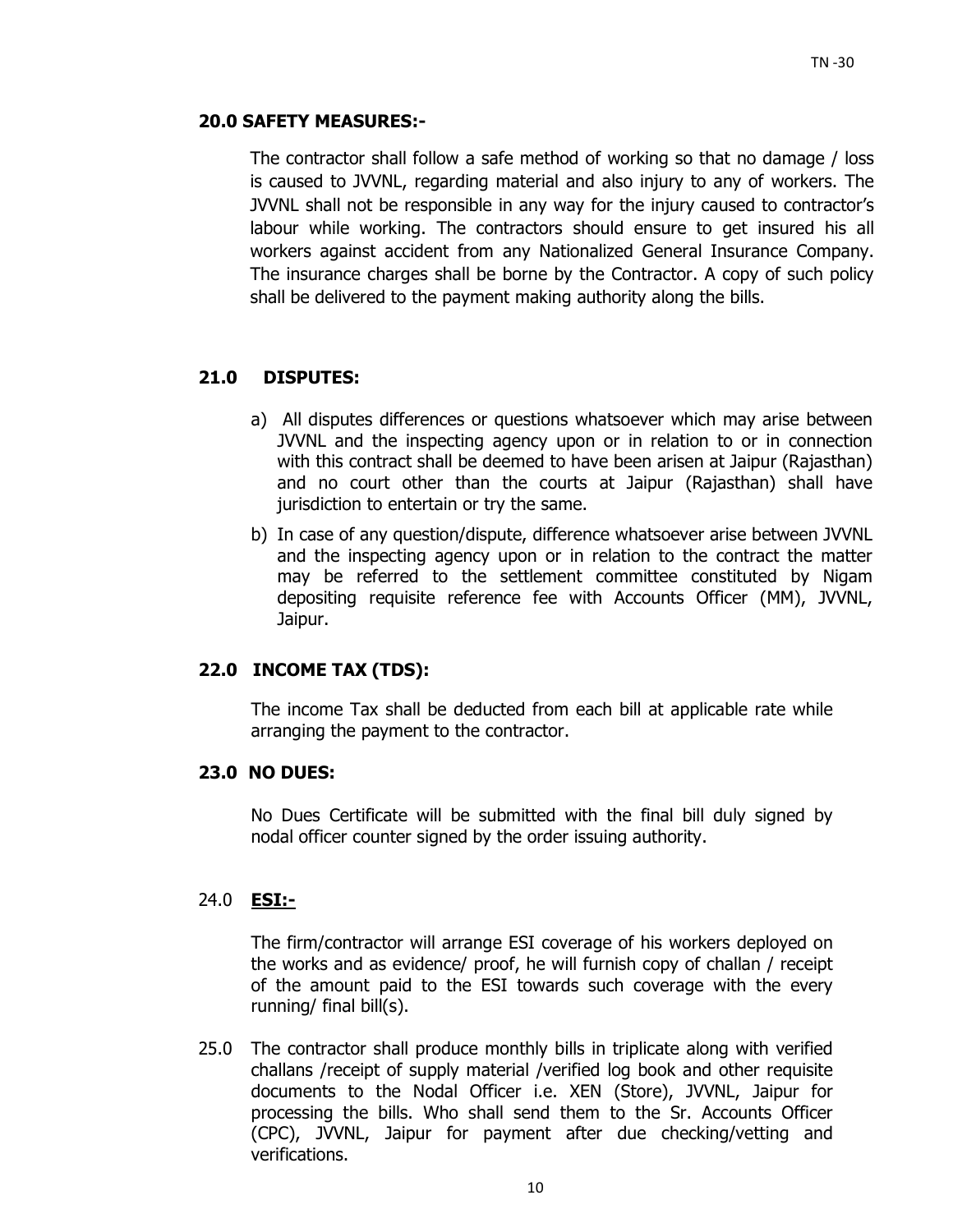### 26.0 **SUB-LETTING**

 The contractor shall not assign the work to any other person to execute the work in part or full.

### 27.0 **PRICES:**

 The prices quoted shall be firm and inclusive of all Taxes Duties, repairing charges of vehicles, CPF contribution, EPF, ESI and other liabilities, except GST which is payable extra if applicable. The quoted prices shall be percentage (%) below/above to the BOQ in totality. Valuation of the bid shall be done accordingly. Toll tax shall be paid extra along with bill on production of payment slip/receipt.

### 28.0 **GST:**

The GST will be applicable as per rules in force, which will be paid extra, if applicable on the production of proof. Bidder should furnish GSTIN No. and PAN No. along with copy of documents.

- 29.0 **CHECKING/ SUPERVISION:** Any officer has authorized by SE (I&S), JVVNL, Jaipur/ Nodal officer/Controlling officer can be authorized for checking /supervision of the work being executed.
- 30.0 **NODAL OFFICER:** The Executive Engineer (Store), JVVNL, Jaipur as shall be the Nodal officer for execution and implement work order/contract.
- 31.0 **CONTROLLING OFFICER:-** The concern ACOS as shall be the controlling officer for execution and implement work order/contract.
- 32.0Award of Rate Contract to successful bidder if same prices are offered by two or more bidders then Nigam (1) May award Rate Contract to all such bidder, if panel of such bidders may be framed. At The discu of Nigam the work order to such bidders may be awarded for different locations as well as for different time duration period or (2) May select one bidder through manual lottery, in presence of authorized representatives of all such bidders, who desire to be present.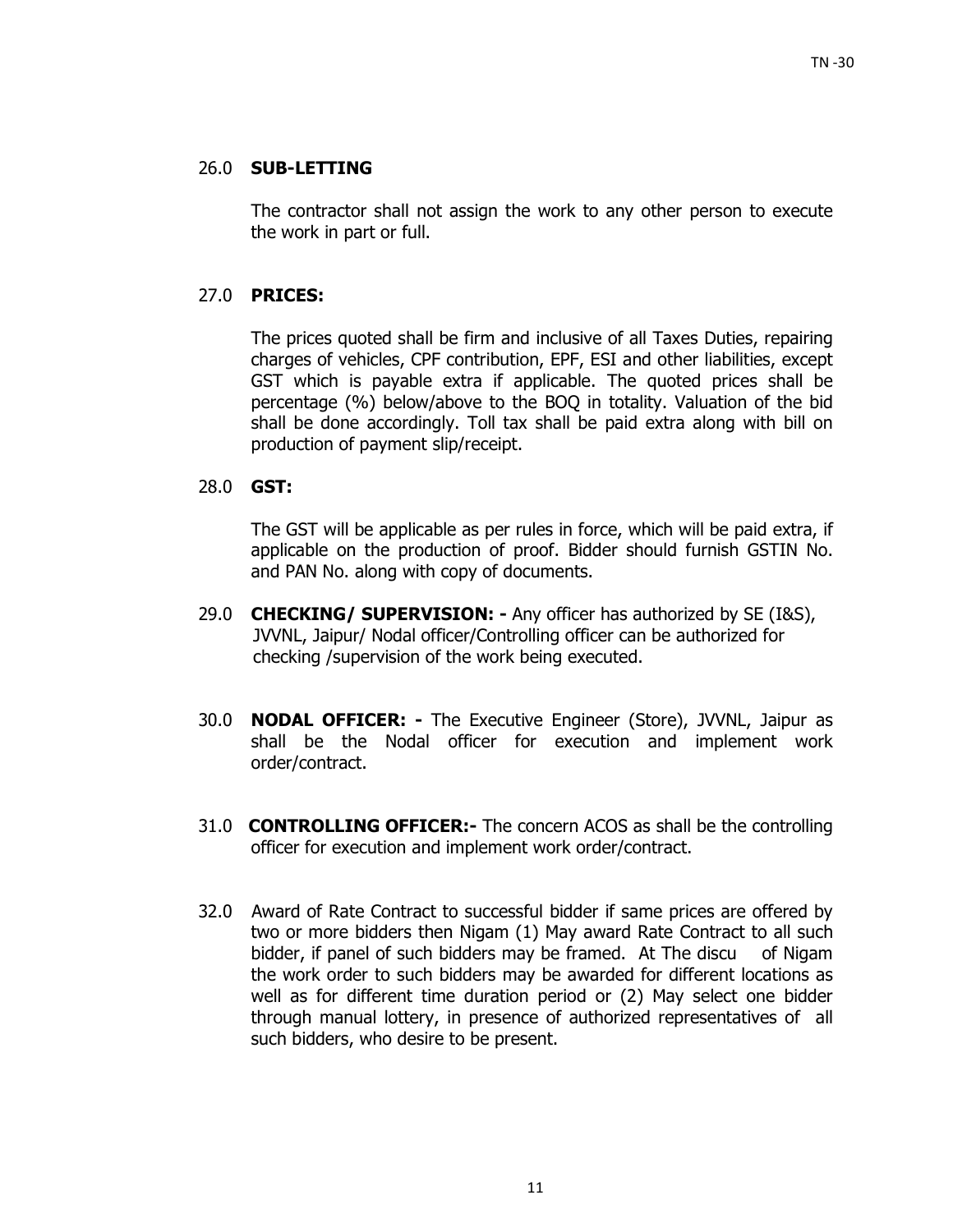#### $T<sub>N</sub>$  -30

## **Schedule-I**

## **Must be filled by the bidder and returned with the bid.**

To,

The Superintending Engineer (I&S), Jaipur Vidyut Vitran Nigam Limited, Jaipur.

Sir,

With reference to your invitation to tender against specification No. TN- 30, we offer following quantity:-

| S.        | <b>Particulars</b>                                                   | Tendered Quantity (Nos.)        |
|-----------|----------------------------------------------------------------------|---------------------------------|
| <b>No</b> |                                                                      |                                 |
|           | 2                                                                    | 3                               |
|           | Loading & unloading<br>of<br>work<br>store<br>material<br>Sub-<br>at | <b>Sub-Store Bada Padampura</b> |
|           | Bada<br>Store<br>Padampura                                           |                                 |

Yours faithfully,

Signature of tenderer with stamp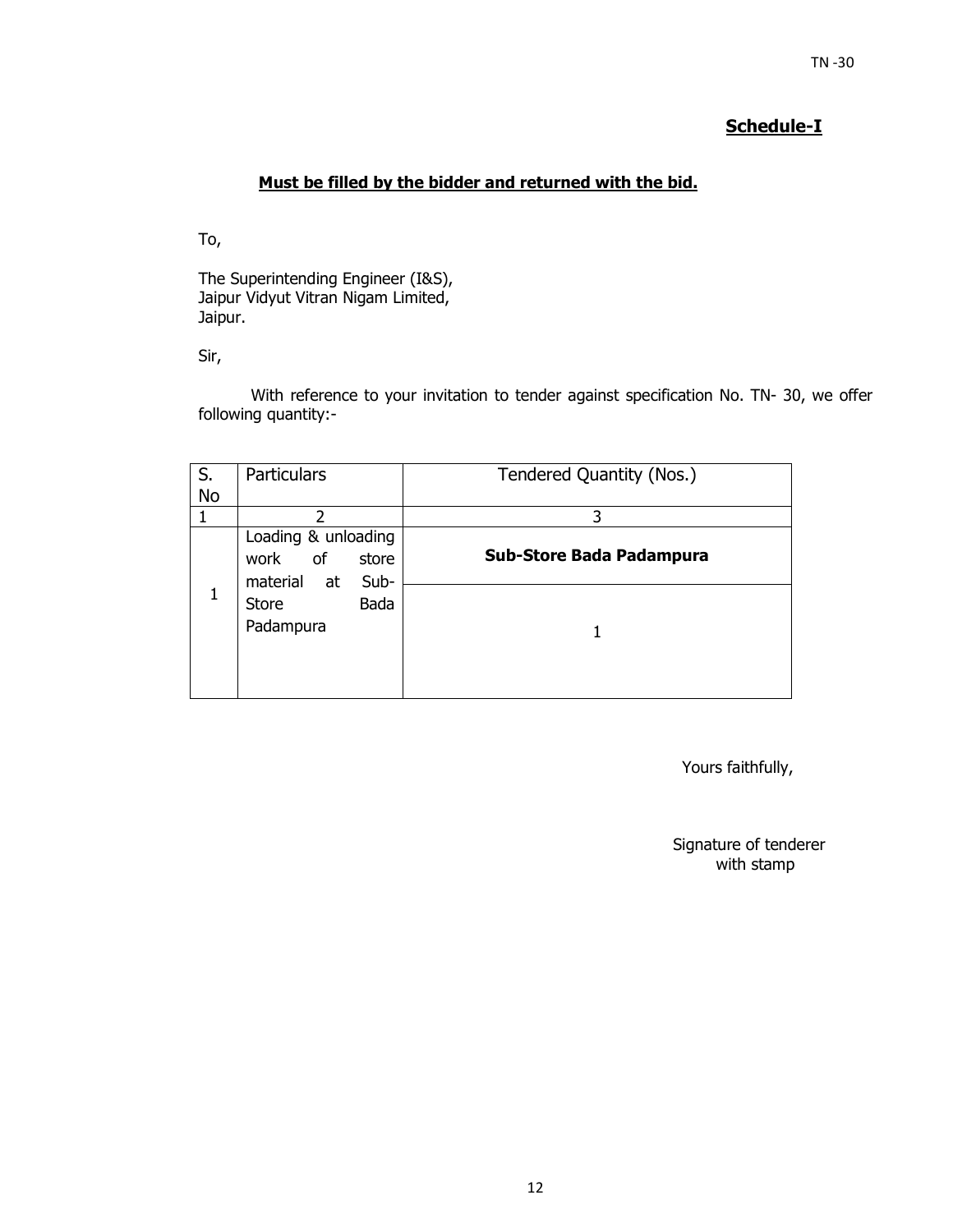### **QUALIFICATION REQUIREMENT**

## **FORLOADING & UNLOADING WORK OF STORE MATERIAL AT SUB- STORE BADAPADAMPURA AGAINST TN-30**

The bidder should fulfill following qualifying requirements for successful participation in the tender along with relevant documentary evidence supporting each qualifying requirement without which the offer shall be considered non-responsive & rejected.

### **1.0 GENERAL:**

The Bidder shall become eligible on satisfying the following 'Bid Qualification Requirements' and on production of the signed and stamped copy of required documentary evidence along with the Tender. The tender shall be filled by single bidder.

### **2.0 Registration:**

The bidder should be having registration with SE (TW), JVVNL, Jaipur in class E-I category.

**3.0 JOINT VENTURE: -** No Joint venture is allowed.

## **4.0 OTHER CONDITIONS:**

- I) Each up-Loaded paper/ documents should be self-attested sealed & signed by the bidders
- II) The condition bids shall not be considered. If false/fraud is found in the submitted documents then bidder shall be held soley/responsible for this & action shall be taken against the bidder as per provision of GCC/Act/Contractual obligations

## **5.0 THE OFFERS OF BIDDER NOT STAISFYING THE ABOVE "BID QUALIFICATION REQUIREMENT" SHALL BE REJECTED.**

### **6.0 POOR RECORD OF PERFORMANCE AND DELIVERY:**

The bidder who have been black listed **in any of the state Discom** Govt. organization /PSU (Central/state)or with whom business relations have been severed in **Jaipur Discom** shall not be considered. Severment of business relations will be done in case of following circumstances for the period and with the recovery mentioned against each: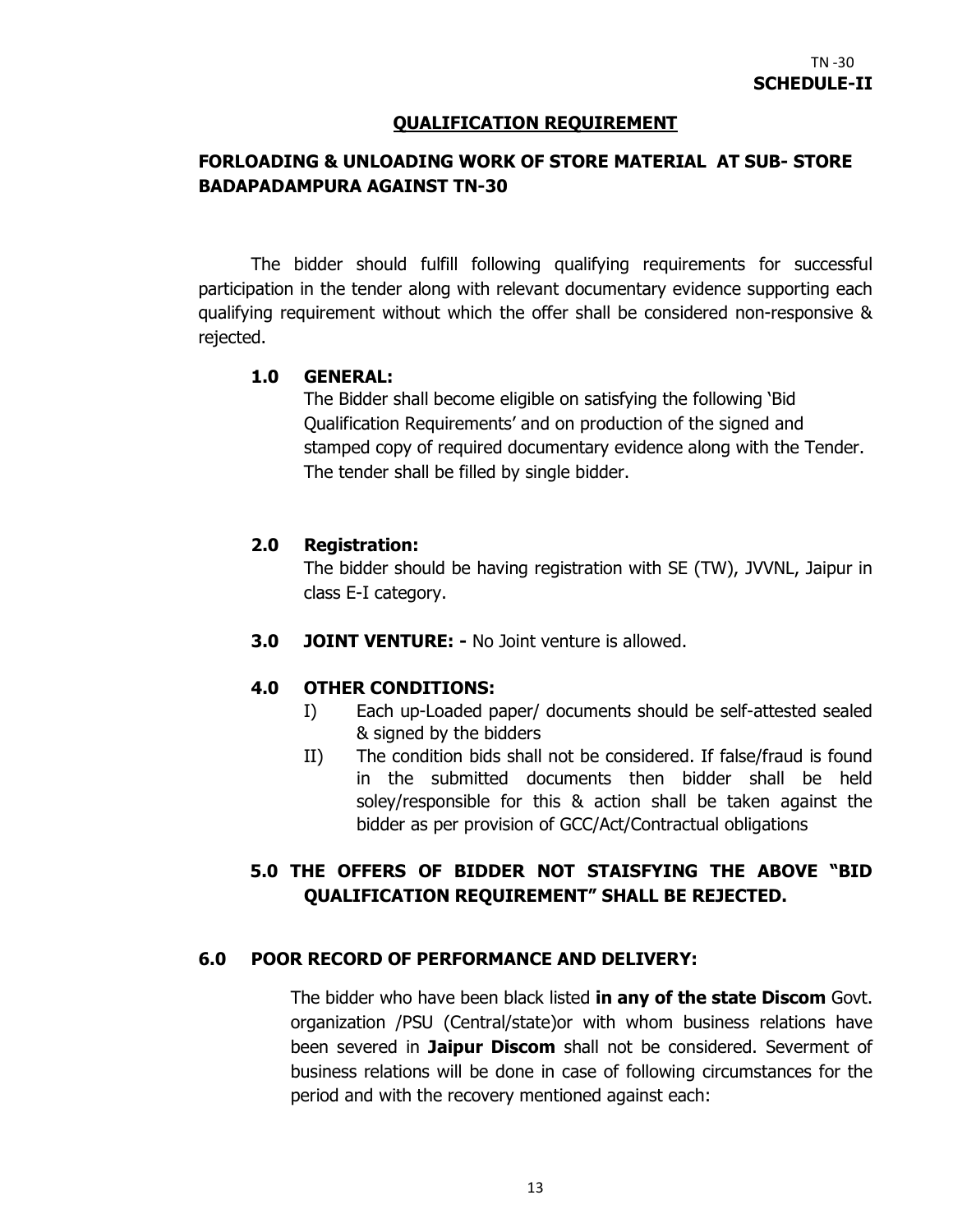|                                                                                   |  |  |  |  |  | TN-30 |  |
|-----------------------------------------------------------------------------------|--|--|--|--|--|-------|--|
| i) When contractor does not Forfeiture of EMD/cancellation of contractor          |  |  |  |  |  |       |  |
| accept order awarded on its registration to recover amount of EMD along with      |  |  |  |  |  |       |  |
| accepted price and terms and severment of business relations for three years from |  |  |  |  |  |       |  |
| conditions or does not comply   the date of issue of order.                       |  |  |  |  |  |       |  |
| with contractual formalities.                                                     |  |  |  |  |  |       |  |
|                                                                                   |  |  |  |  |  |       |  |
| ii) When contractor complies                                                      |  |  |  |  |  |       |  |
| with contractual formalities but                                                  |  |  |  |  |  |       |  |
| does not commence works.                                                          |  |  |  |  |  |       |  |
|                                                                                   |  |  |  |  |  |       |  |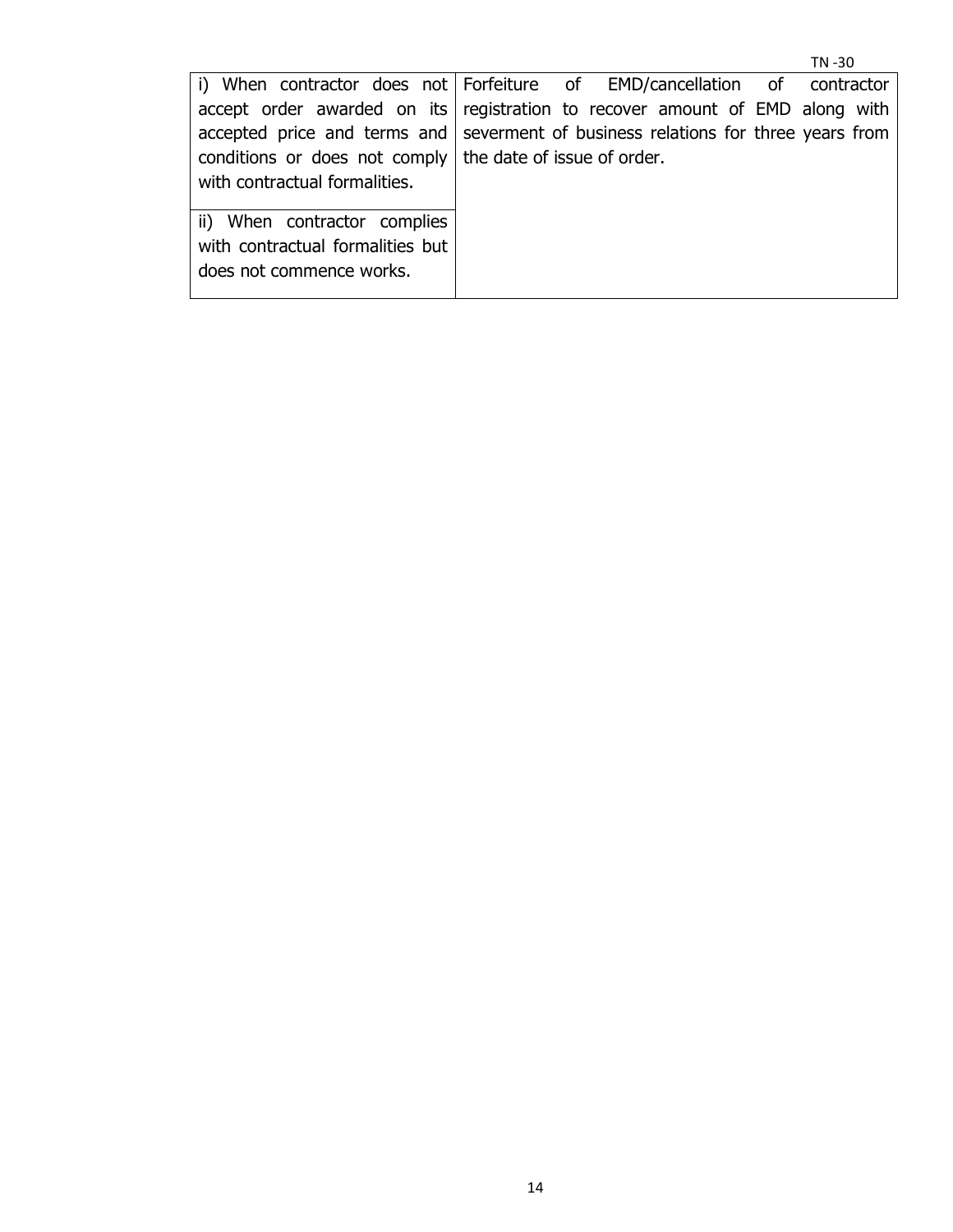**The various clauses wherever appearing in the Instructions to Bidders (ITB), General Conditions of Contract (GCC), Technical Specifications, Qualification Requirements, various Schedules etc., are hereby amended to the extent as under:-** 

**1) Wherever EMD and Security Bank Guarantee (SBG), are appearing in the ITB, GCC & other Bidding Documents, same is hereby replaced by BID SECURITY as under:-** 

#### **BID SECURITY**

Bid security shall be 2% **of the estimated value of subject matter of procurement put to bid.** In case of Small Scale Industries of Rajasthan itshall be 0.5% of the **quantity offered** for supply and in case of sick industries, other than Small Scale Industries, whose cases are pending with Board of Industrial and Financial Reconstruction, it shall be 1% of the value of bid. Every bidder, if not exempted, participating in the procurement process shall be required to furnish the bid security as specified in the notice inviting bids.

In case SSI unit of Rajasthan quotes the less than the tendered quantity, then they are required to furnish Bid Security @ 0.5% of the estimated value of quantity offered on the basis of estimated unit FOR Destination price mentioned in the bidding documents, failing which bid shall be considered non-responsive.

The Bid Security amount (as applicable) to be paid by Demand Draft/Banker's

Cheque in favour of AO(MM), JVVNL, Jaipur (payable at Jaipur) or Bank Guarantee, in specified format (Appendix-A), of a scheduled bank in favour of Chief Engineer (MM), JVVNL, Jaipur, be deposited in the office of the Accounts Officer (MM), JVVNL, Old Power House Premises, Bani Park, Jaipur-302006 upto 2.00 p.m. upto one WORKING day prior to schedule date of opening of respective bid.

The Micro, Small & Medium Scale Industries of Rajasthan and sick industries,

other than Small Scale Industries, whose cases are pending before the Board of

Industrial and Financial Reconstruction (BIFR) shall furnish self-attested documentary evidence duly attested by Notary to claim the above.

**2) Wherever Performance Bank Guarantee (PBG) and Composite Bank Guarantee (CBG) are appearing in the ITB, GCC & other Bidding Documents, same are hereby replaced by PERFORMANCE SECURITY as under:**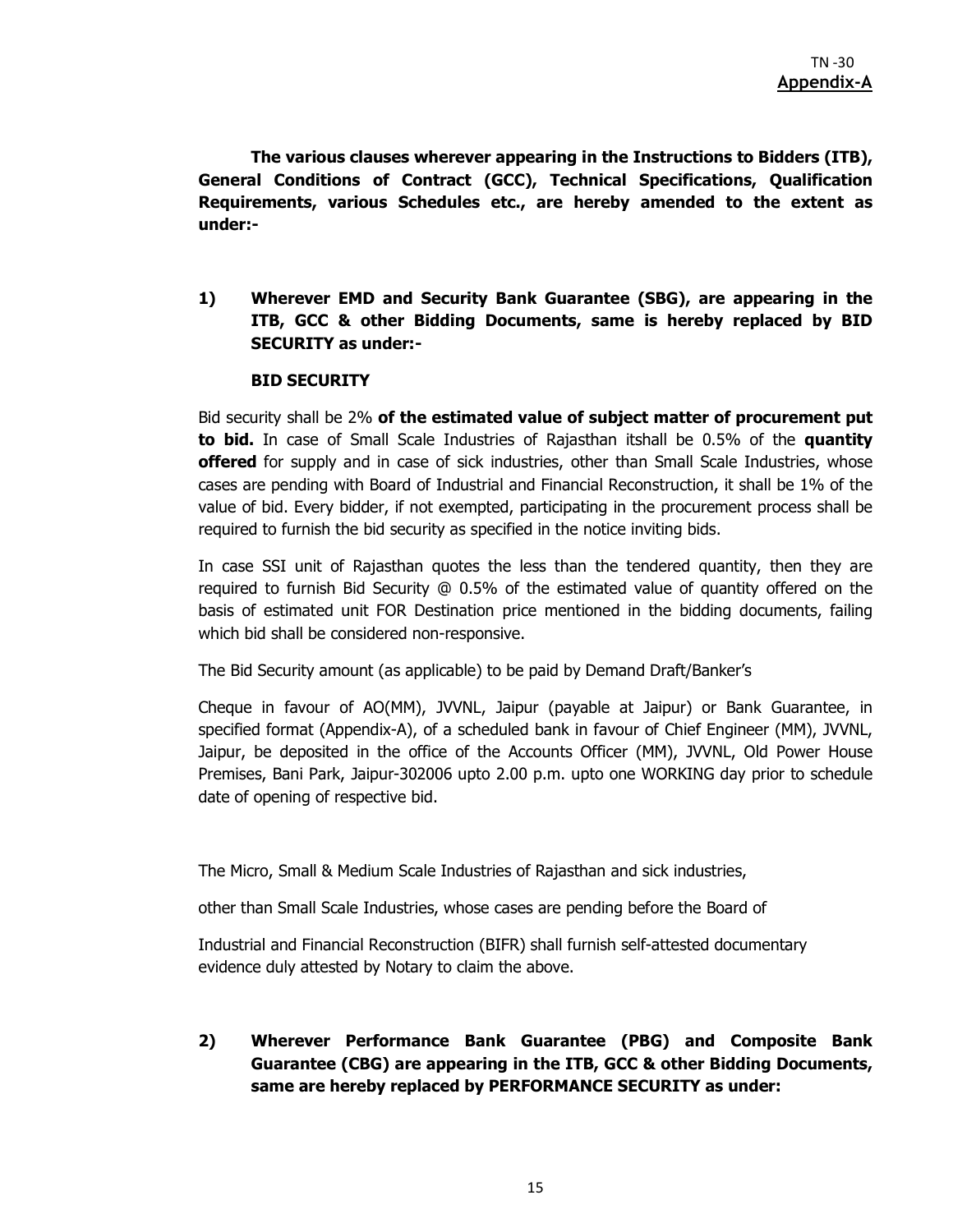- (a) 2.5%, or as may be specified in the bidding documents, of the amount of supply order in case of procurement of goods and services and 3% of the amount of work order, in case of procurement of works;
- (b) 0.5% of the amount of quantity ordered for supply of goods, in case of Small Scale Industries or MSME units of Rajasthan; and
- (c) 1% of the amount of supply order, in case of sick industries, other than Small Scale Industries, whose cases are pending before the Board of Industrial and Financial Reconstruction (BIFR); and

In case of successful bidder, the amount of bid security may be adjusted in arriving at the amount of the performance security, or refunded if the successful bidder furnishes the full amount of performance security.

### **3) VENDOR REGISTRATION**

**Therelaxation/exemption given to the registered vendors of the Nigam in respect of EMD/SBG, wherever appearing in the ITB, GCC & other Bidding documents, are hereby WITHDRAWN.** 

- **4) The indirect taxes i.e. Excise Duty, Service Tax, VAT/CST, Entry Tax etc. mentioned in G.C.C., may now be read as G.S.T.**
- **5) The clause No. 1.43 of General Conditions of Contract has been amended to the extent as under:**

"1.43 Payment shall be due and payable by the purchaser in accordance with the provision of the contract within a reasonable period from the date of receipt of each invoice by the contractor / supplier duly supported by a certificate of the Engineer. The purchaser will take all possible effort to make payment to the contractor/ supplier generally on **45th day** after receipt of duly verified challans/ receipts/ bill in the office of paying authority (Sr. Accounts Officer (CPC)/ Concerned Circle Accounts Officer) and completion of contractual formalities. **But in case of delay in payment the purchaser shall not be liable to pay any interest on the outstanding amount to the contractor/supplier."**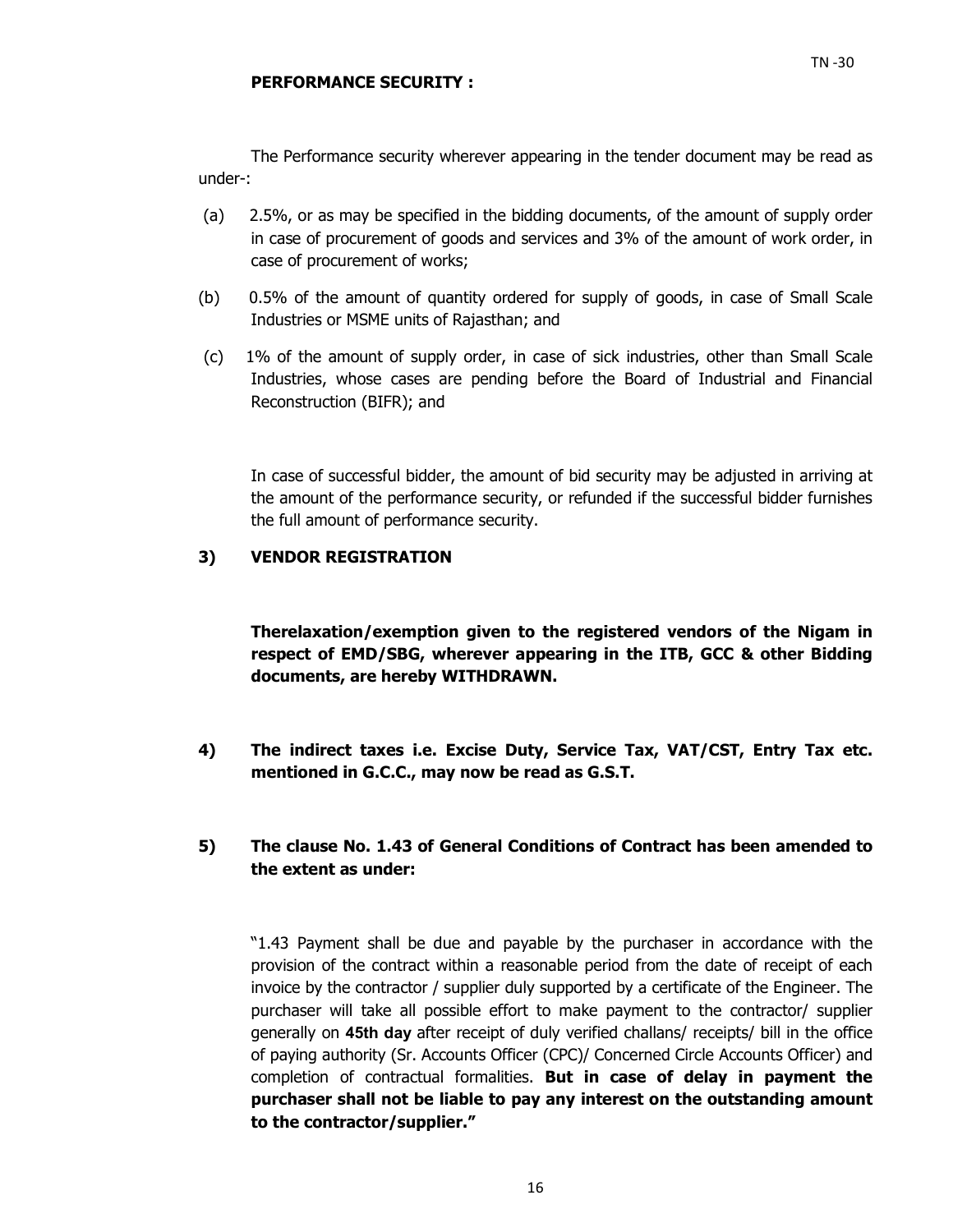- **6)** The GST will be charge extra at the prevailing rate on all the settlement fees as applicable and amended time to time.
- **7) Addendum in the provision of Instruction to bidder (ITB) in the clause No. 1.12.2 for quantity allocation as per award criteria of purchase manual in accordance to the clause no. 74 of RTPP rules:**

### **1.12.2(A) for quantity allocation**

### **(i) Trial order under Para No. 22.17 (a) & (b) of purchase manual**

(a) Any bidder located within or outside the state of Rajasthan has participated for the first time in a particular Discom & meeting minimum qualification requirement and has supplied the tendered material/or of higher rating in other utility shall be treated as an old supplier. Rajasthan's firms although supplied in past but not meeting minimum quantity supplied criterion including altogether new units which have not supplied any quantity but having adequate & required manufacturing and testing facility and technical know-how of the tendered material shall be considered as new firms and would be eligible for trial order only. In case of supply made to the licensed power utility out side India, the C.A. certificate furnished by firm shall be considered.

**Note:** - The material supplied and accepted for same/higher rating for turnkey project(s) to a licensed power utility/Govt. shall be considered for the purpose of evaluating criteria. The certificate given by C.A. shall indicate above quantity separately.

(b) (i) The trial order for a particular item shall not generally exceed 10 % of the total quantity considered for placement of order. This ceiling may, however, be relaxed by the corporate level purchase committee up to the extent of 30 %, to take the advantage of lower price where situation of differential prices offering is arising.

(ii) The capacity & capability assessment of a bidder located outside state of Rajasthan who otherwise qualifies but is participating for the first time shall not be carried out.

Similarly, For the tendered item(s) where the valid BIS license is an essential qualification requirement and the bidder possesses the valid BIS but new to the utility. The capacity/capability assessment of such a bidder shall also not be carried out.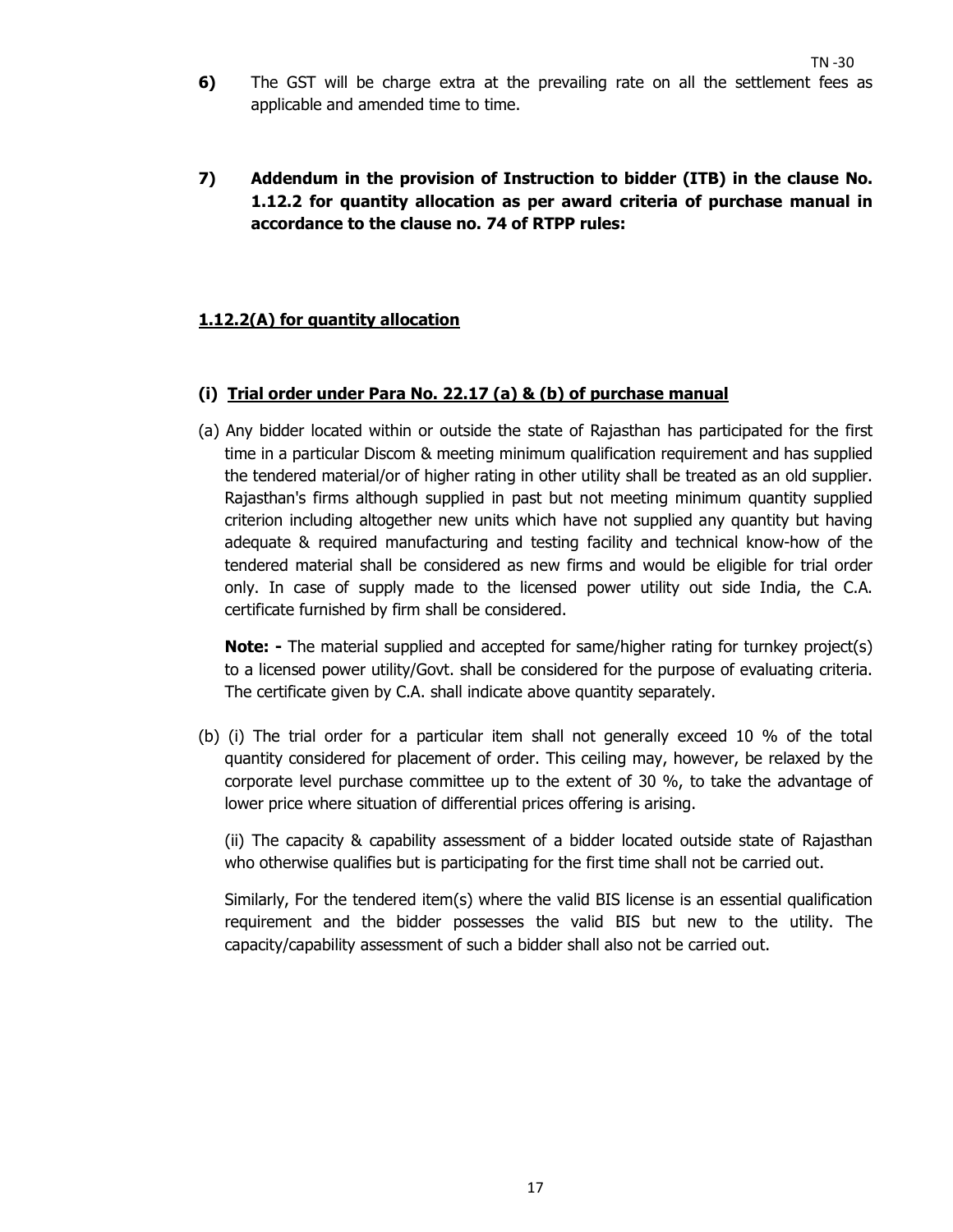#### **(ii) Award criteria under Para No. 10.2 (iii) of purchase manual**

(a) In case of distribution transformers of rating 40 KVA and below, LT cables & conductors and fabricated steel items, order quantity may be distributed in the following manner: -

| 20% to L1 |  |
|-----------|--|
| 15% to L2 |  |
| 10% to L3 |  |
| 05% to L4 |  |

50% to be distributed equally among other firms subject to the condition that not more than 5% of the quantity to be purchased will be allotted to any one of such firms. The balance, if any will be distributed in the same proportion as indicated above among the first four firms.

(b) In case of other items except poles, order quantity may be distributed in the following manner:

> **40% to L1 20% to L2 10% to L3 06% to L4**

The balance quantity may be equally distributed among other firms subject to the condition that not more than 4% of the quantity to be purchased will be allotted to any such firm. The balance, if any, will be distributed in the same proportion as indicted above the first four firms.

- (c) In case of poles, the order may be awarded on the basis of landed cost (material and transportation taken together). The allocation of quantity location/destination wise may be made among the eligible firms in equal proportion as far as possible.
- **8)** The purchaser reserves the right for reducing the quantity indicated in the Bid Document at the time of placing the order, looking to the existing requirement & availability at that time.
- **9)** A Bidder debarred under section 46 of the RTPP Act shall not be eligible to participate in any procurement process undertaken by ‐

(a) any Procuring Entity, if debarred by the State Government; and

(b) a Procuring Entity if debarred by such procuring Entity.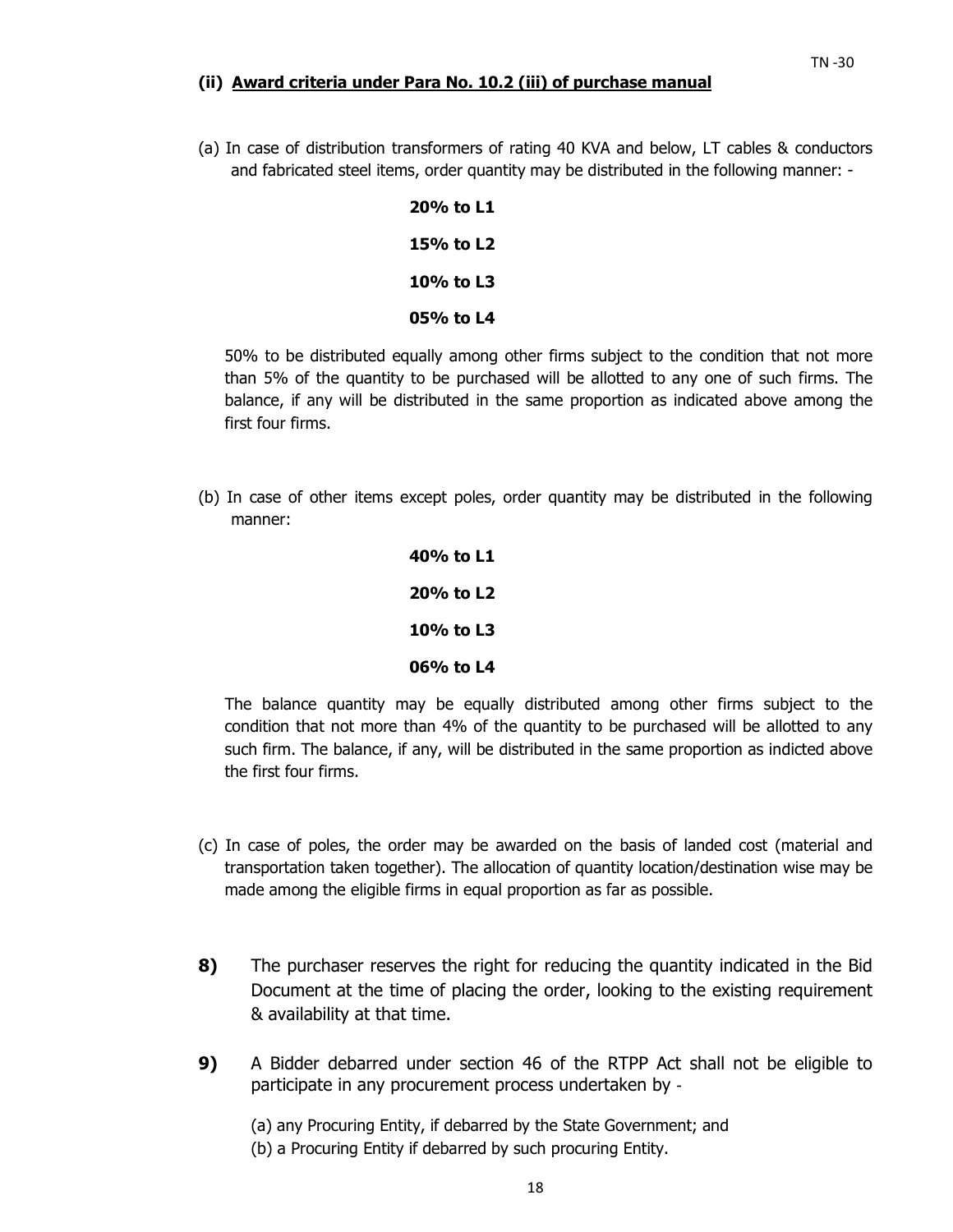**10)** The contract agreement must be submitted to the purchasing authority within 15 days of receipt of Purchase Order.

### **11) APPEAL:**

i. If any Bidder or prospective bidder is aggrieved that any decision, action or omission of the procuring entity is in contravention to the provisions of this Act or the rules or guidelines issued there under, he may file 1st & 2nd appeal under section 38 of RTPP Act-2012 to the following appeal authorities **within a period of ten days from the date of such decision or action, omission, as the case may be, clearly giving the** 

| Sr.           | Type of Appeal                                                              | Name & Designation of appellate authority                                                      |
|---------------|-----------------------------------------------------------------------------|------------------------------------------------------------------------------------------------|
| $\mathbf{1}$  | First appeal                                                                |                                                                                                |
|               | of<br>purchase<br>Cases<br>a) For<br>Corporate Level Purchase<br>Committee. | Chairman & Managing Director, Rajasthan<br>Vidyut Utpadan Nigam Ltd, Vidyut Bhawan,<br>Jaipur. |
|               | of<br>purchase<br>b) For<br>cases<br>Zonal/CE Level                         | Director, Jaipur<br>Vidvut<br>Vitran<br>Managing<br>Nigam Limited, Vidyut Bhawan, Jaipur.      |
|               | c) For purchase cases upto Circle<br>Level)                                 | The Zonal Chief Engineer, Jaipur Vidyut<br>Vitran Nigam Limited                                |
| $\mathcal{P}$ | Second appeal                                                               | Government<br>Department,<br>οf<br>Energy<br>Rajasthan                                         |

## **specific ground or grounds on which he feels aggrieved:**

ii) The form of appeal shall be as per Rule 83 of RTPP Rules, 2013 and memorandum of appeal shall be filled as per form-1 as prescribed under RTPP Rules, 2013.

Fee for appeal: - Subject to rule 84 of the RTTP Rule 2013 the fee shall be as under:-

a. For First Appeal:- Rs. 2,500/- (Rupees Two Thousand Five Hundred Only)+GST.

b. For Second Appeal:- Rs. 10,000/- (Rupees Ten Thousand Only)+GST.

- iii) It is further intimated that the fee shall be paid in the form of Demand Draft of Bankers Cheque of a Scheduled Bank payable in the name of Accounts Officer (MM), JVVNL, Jaipur.
- iv) Provided that after the declaration of a Bidder as successful the appeal may be filed only by a Bidder who has participated in procurement proceedings:
- v) Provided further that in case a Procuring Entity evaluates the Technical Bids before the opening of the Financial Bids, an appeal related to the matter of Financial Bids may be filed only by a Bidder whose Technical Bid is found to be acceptable.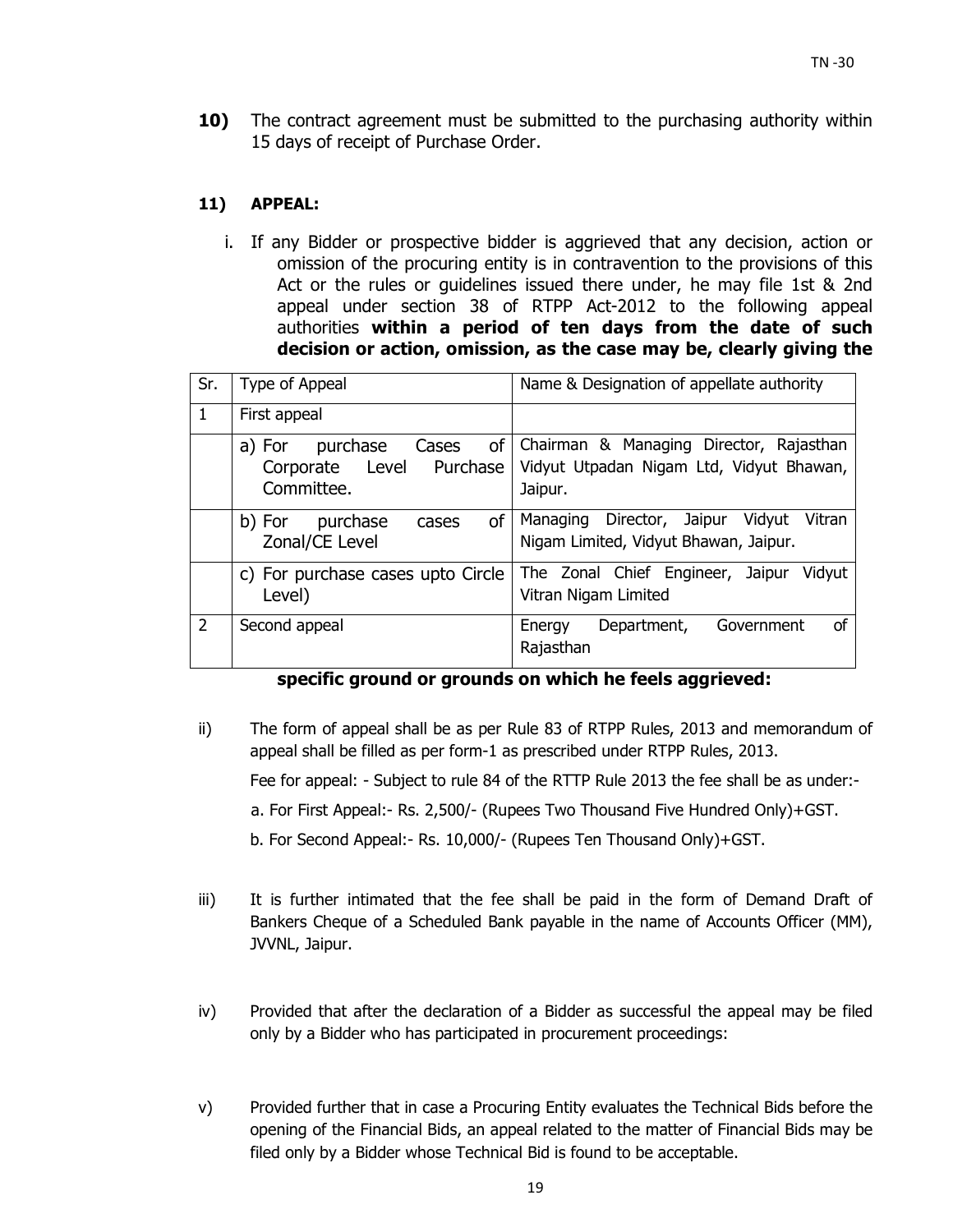- vi) The officer to whom an appeal is filed under para (1) shall deal with the appeal as expeditiously as possible and shall endeavour to dispose it of within thirty days from the date of the appeal.
- vii) If the officer designated under para (1) fails to dispose of the appeal filed within the period specified in para (2), or if the Bidder or prospective bidder or the Procuring Entity is aggrieved by the order passed by the First Appellate Authority, the Bidder or prospective bidder or the Procuring Entity, as the case may be, may file a second appeal to Second Appellate Authority specified in the Bidding Document in this behalf within fifteen days from the expiry of the period specified in para (2) or of the date of receipt of the order passed by the First Appellate Authority, as the case may be.
- **12.** The bidders should be qualified, not be insolvent, not be in receivership, not be bankrupt or being wound up, should not have affairs administered by a court or a judicial officers, should not have business activities suspended, should not be blacklisted or debarred by any utility/ government agency, should not have a conflict of interest.

----------

20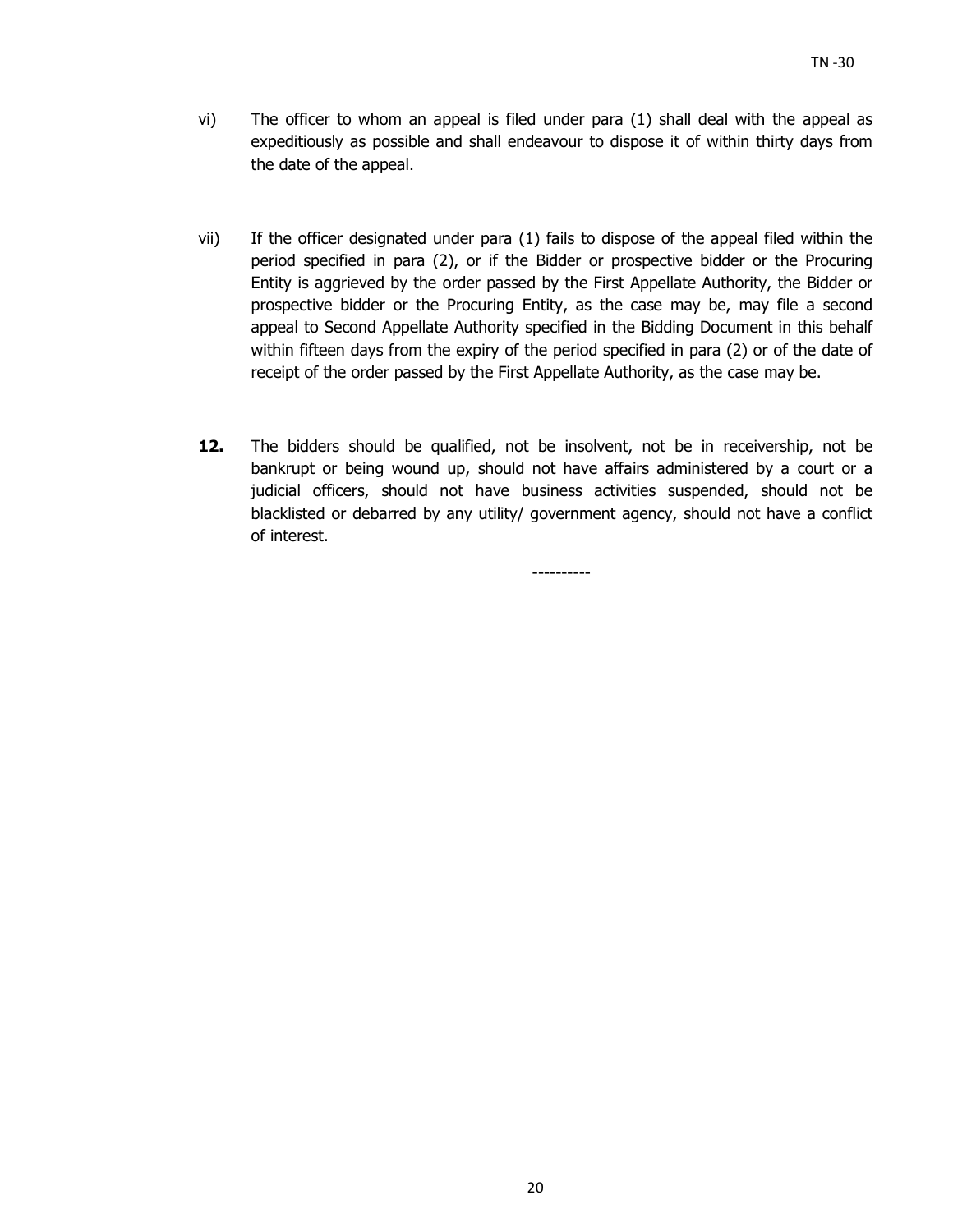#### **PERFORMA OF BANK GUARANTEE FOR BID SECURITY**

(Bank Guarantee in lieu of Bid security on non-judicial Stamp Paper of Rajasthan State of 0.25% of the B.G value or Rs. 25,000/- , whichever is less)

To,

The Chief Engineer (MM),

\_\_\_\_\_\_\_\_\_\_\_\_\_\_\_.

Jaipur Vidyut Vitran Nigam Ltd.,Jaipur

1. Whereas ……………………..(name of the Bidder) (hereinafter called "the Bidder") has submitted its bid dated………….(date of submission of bid) for ………..………..(name of contract/ Name of the material with Bid no.)(hereinafter called " the Bid").

2. KNOW ALL PEOPLE by these presents that WE……………..(name of bank) of ……………..(name of country), having our registered office at………………….. (addresses of bank) (hereinafter called "the Bank"), are bound unto………………….. (name of Purchaser) (hereinafter called " the Purchaser") in the sum of Rs.\*\_\_\_\_\_\_\_\_\_\_\_ for which payment well and truly to be made to the said Purchaser, the Bank binds itself, its successors, and assigns by these presents. Sealed with the Common Seal of the said Bank this ……………day of ……………20…………

3. THE CONDITIONS of this obligation are:

(i) If the Bidder withdraws its Bid during the period of bid validity specified by the Bidder in the Bid Form; or

(ii)If the bidder refuses to accept the correction of error in his Bid; or

(iii)If the Bidder, having been notified of the acceptance of its Bid by the purchaser during the period of bid validity:

- (a) Fails or refuses to execute the Contract Agreement within the time specified in purchase/work order, if required, or
- (b) Fails or refuses to furnish the performance security within the time specified in purchase/work order in accordance with the GCC, or
- (c) Fails to commence supply of goods or services or execute work as per purchase/work order within time specified.

(iv) If the bidder breaches any provision of the Code of Integrity specified in the RTPP Act and Chapter VI of the RTPP Rules.

4. We undertake to pay to the purchaser up to the above amount upon receipt of its first written demand, without the purchaser having to substantiate its demand, provided that in its demand the Purchaser will note that the amount claimed by it is due to it owing to the occurrence of one or all of the three conditions specifying the occurred condition or conditions.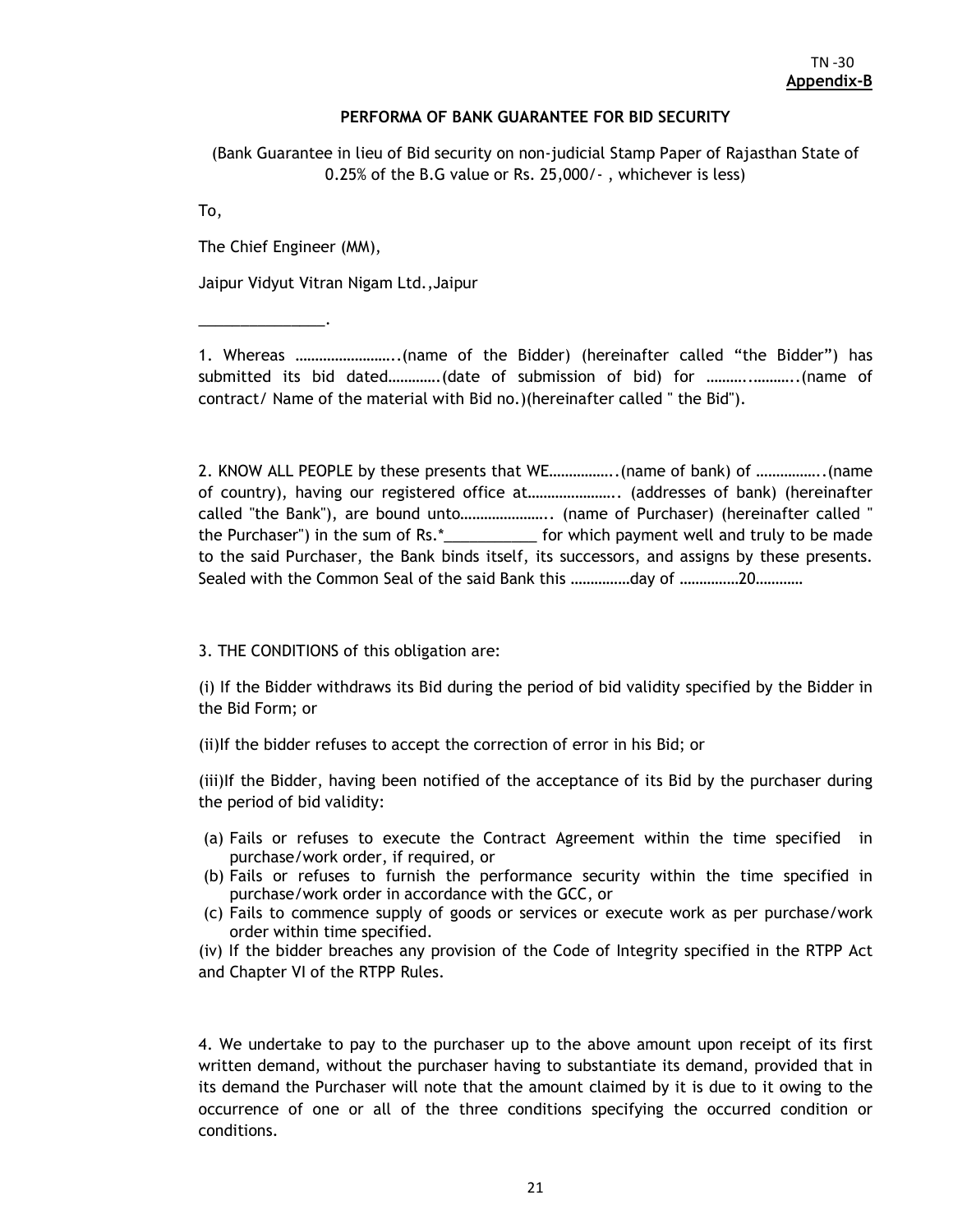$T<sub>N</sub>$  -30 5.The decision of the CHIEF ENGINEER (MM), JAIPUR VIDYUT VITRAN NIGAM LIMITED, JAIPUR shall be final whether breach has been committed on the right to demand the amount of guarantee from us which has accrued to the purchaser.

6. This guarantee shall not cease or determine, if the purchaser grants time or indulgence or vary the terms of the contract with the Contractor or without our consent or knowledge.

7. The guarantee herein contained shall not be affected by any change in the constitution of the Contractor.

8. We……………………further undertake not to revoke this guarantee during its currency except with the previous consent of the CHIEF ENGINEER (MM),JAIPUR VIDYUT VITRAN NIGAM LIMITED, JAIPUR.

9. All disputes arising under the said guarantee between the Bank and the Nigam or between the Contractor and the Nigam pertaining to the guarantee, shall be subject to the jurisdiction of Courts in Jaipur, Rajasthan alone.

10. This guarantee will remain in force up to and including one hundred eighty (180) days after the date of the opening of bids, i.e. up to ………………., with a further grace period of Ninety (90 ) days and any demand in respect thereof should reach the Bank not later than the above date.

Yours faithfully,

Bankers (EXECUTENT)

Signed by the above named Bank in presence of:-

(Signature with full Name and Address)

Witness :

1.\_\_\_\_\_\_\_\_\_\_\_\_\_\_\_\_\_\_\_

2.\_\_\_\_\_\_\_\_\_\_\_\_\_\_\_\_\_\_\_

Attested by Notary Public, First Class Magistrate or directly confirmed by the executing bank.

\* The Bidder should insert the amount of the guarantee in words and figures denominated in the currency of bid.

22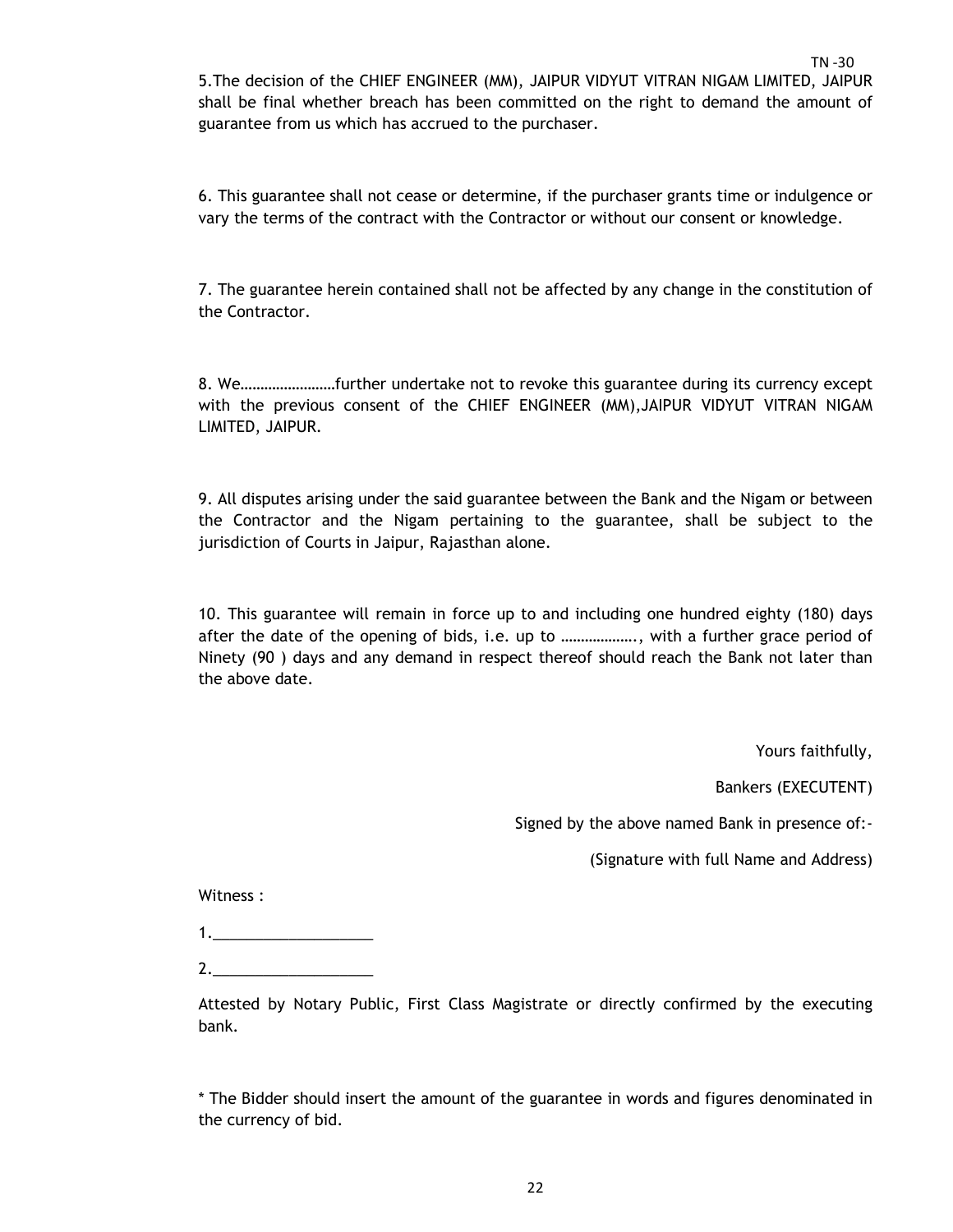Note1 :- In case the bid is submitted by a Joint Venture, the Bid Bank guarantee shall be in the name of Lead partner or in the name of joint venture partners submitting the Bid covering all the partners of the joint venture.

-------------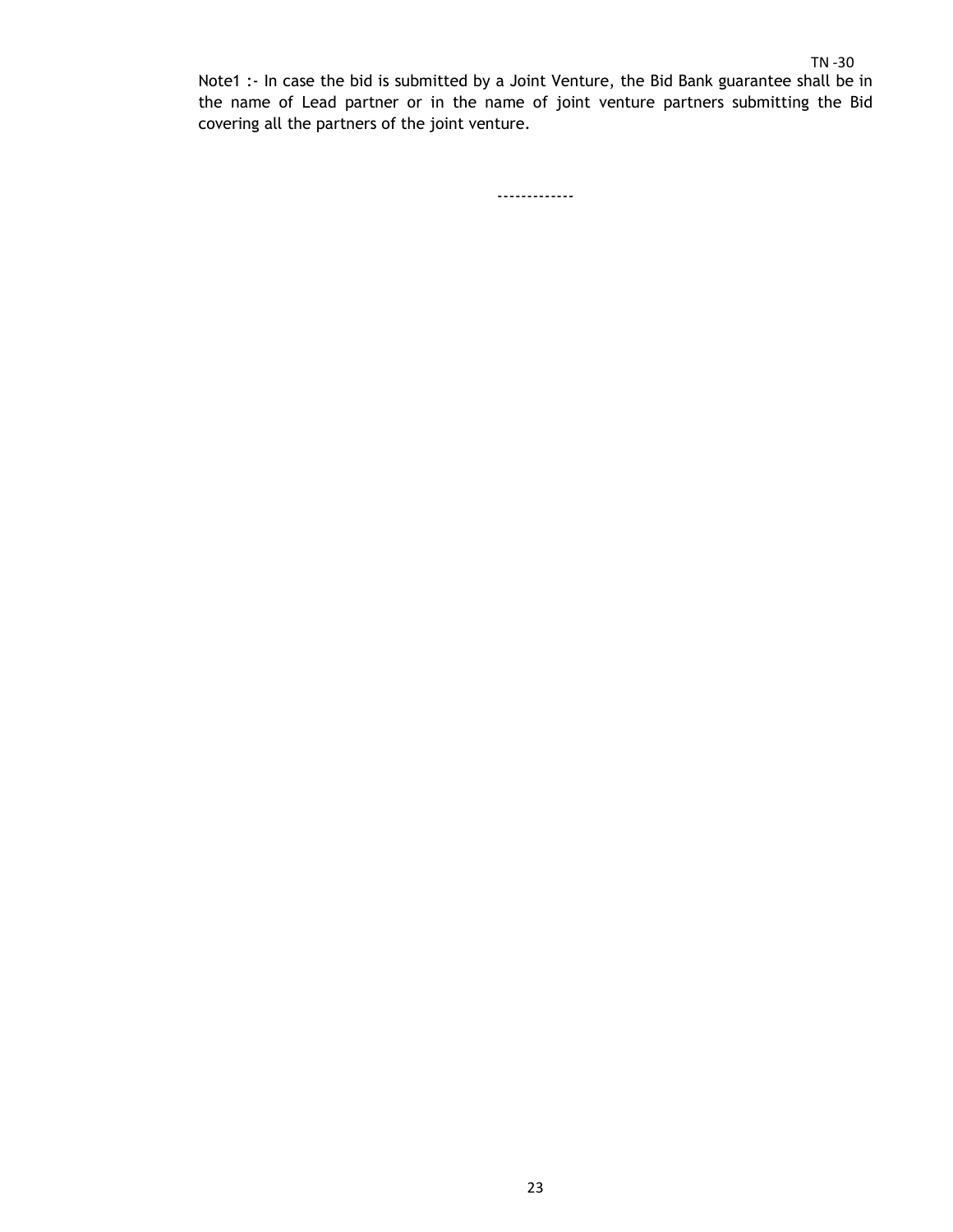**APPENDIX-C** 

#### **JAIPUR VIDYUT VITARAN NIGAM LIMITED**

## **OFFICE OF THE SUPERINTENDING ENGINEER (I&S)**

## **OLD POWER HOUSE PREMISES, BANI PARK, JAIPUR -06**

### **DETAILS OF BANK FOR RTGS**

#### **FOR FURNISHING BID SECURITY/BANK GUARANTEE**

| 1. | Account No.                                            | 51093320896           |
|----|--------------------------------------------------------|-----------------------|
| 2. | Account Holder Name                                    | Accounts Officer (MM) |
| 3. | Bank Name & Branch                                     | State Bank of India   |
|    |                                                        | Collectorate Branch,  |
|    |                                                        | Jaipur (Rajasthan)    |
| 4. | <b>IFS Code</b>                                        | SBIN0031026           |
| 5. | Phone No. of Sr. Accounts<br>Officer (MM) JVVNL Jaipur | 0141-2202608          |
| 6. | Email ID of Sr. Accounts Officer<br>(MM) JVVNL Jaipur  | sr_aomm@yahoo.com     |

#### GSTIN of JVVNL : 08AABCJ6373K1Z7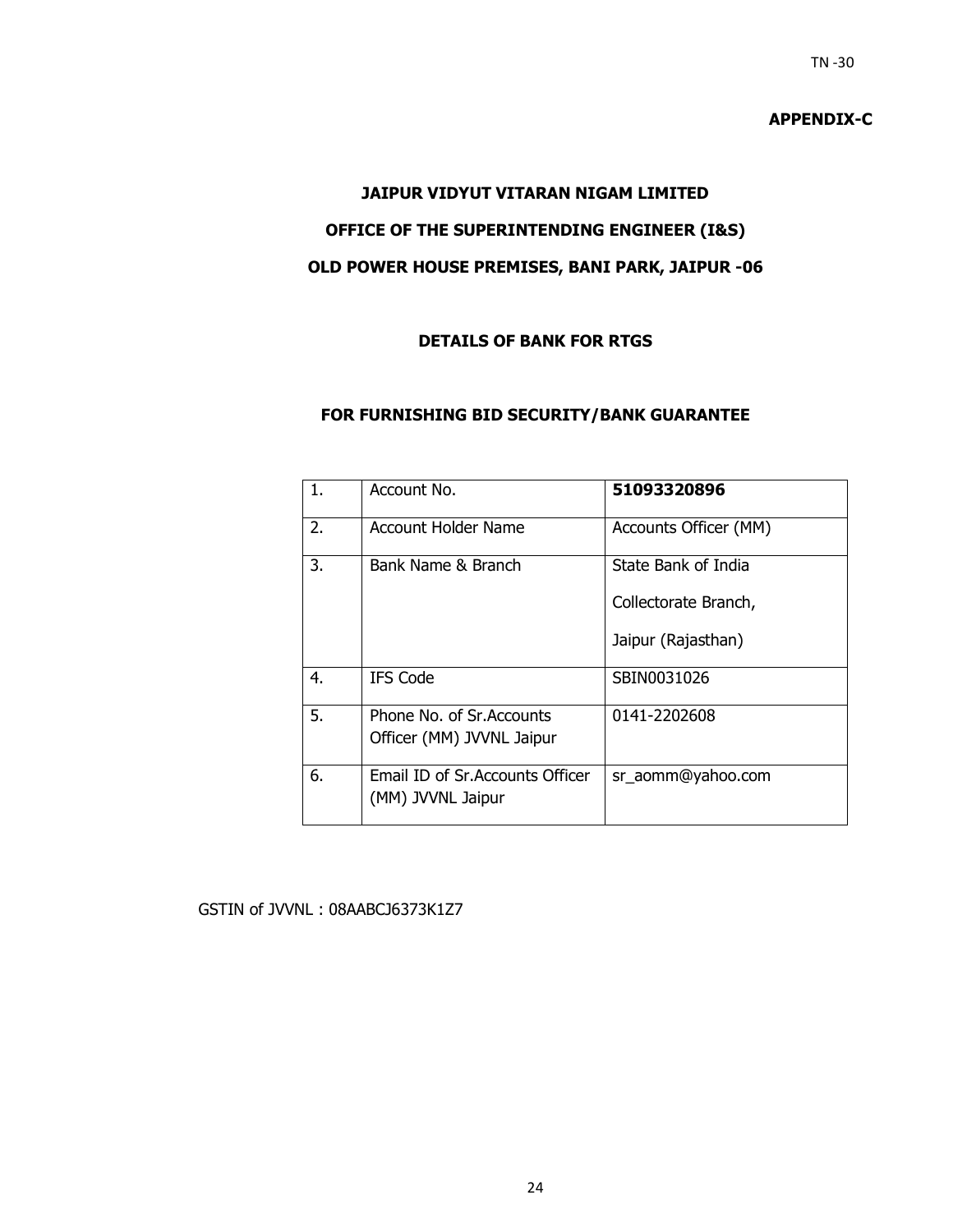#### **Format of Affidavit for MSME Unit**

(On Non-Judicial Stamp Paper of Rs. 100/- attested by Notary Public/ First Class Magistrate)

|                | S/O |                                  | Aged | Years |
|----------------|-----|----------------------------------|------|-------|
| residing at    |     | Proprietor/ Partner/ Director of |      |       |
| M/s            |     | do hereby solemnly affirm and    |      |       |
| declare that:- |     |                                  |      |       |

- (a) My/ our above noted enterprise M/s \_\_\_\_\_\_\_\_\_\_\_\_\_\_\_\_\_\_\_\_\_\_\_\_\_\_\_\_\_\_\_ has been issued acknowledgement of Entrepreneurial Memorandum Part-II by the District Industries Center, \_\_\_\_\_\_\_\_\_\_\_\_\_\_\_\_\_\_. The acknowledgement No. is \_\_\_\_\_\_\_\_\_\_\_\_\_\_ dated \_\_\_\_\_\_\_\_\_\_\_ and has been issued for manufacture of following items:-(i) (ii)
	- (iii)
	- (iv)
- (b) My/ our above noted acknowledgement of Entrepreneurial Memorandum Part-II has not been cancelled or withdrawn by the Industries Department and that the enterprise is regularly manufacturing the above items.
- (c) My/our enterprise is having all the requisite plant and machinery and is fully equipped to manufacture the above noted items.
- (d) The present status of the firm is as per acknowledgment of Entrepreneurial Memorandum Part-II issued on the date of District Industries Center, \_\_\_\_\_\_\_\_\_\_\_.

Place **Proprietor/** Director/ Director/ Director/ Director/ Director/ Director/ Director/ Director/ Director/ Director/ Director/ Director/ Director/ Director/ Director/ Director/ Director/ Director/ Director/ Director/ Di

Authorized Signatory with Stamp and Date

#### **VERIFICATION**

|                                                                                            |  |  | S/O |  | Aged                             | Years |
|--------------------------------------------------------------------------------------------|--|--|-----|--|----------------------------------|-------|
| residing at                                                                                |  |  |     |  | Proprietor/ Partner/ Director of |       |
| M/s                                                                                        |  |  |     |  | verify and confirm that the      |       |
| contents at (a), (b), (c) & (d) above are true and correct to the best of my knowledge and |  |  |     |  |                                  |       |

nothing has been concealed therein. So, help me God.

#### **DEPONENT**

-----------------------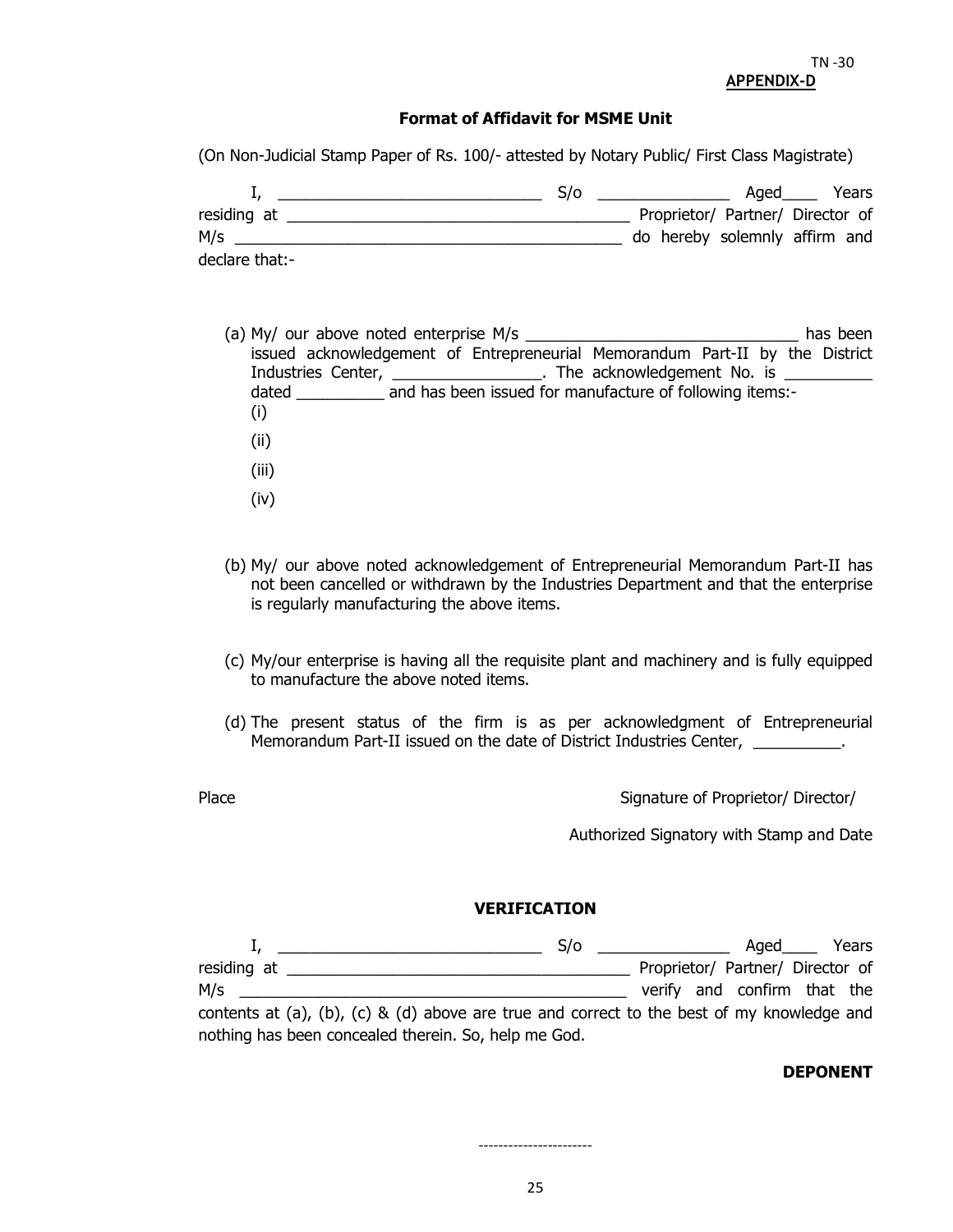#### **Declaration by the Bidder**

 In relation to my/ our bid submitted to SE (I&S) For procurement of in response to their notice inviting bids under TN-I/We hereby declare under section 7 of Rajasthan Transparency in Public Procurement Act, 2012, that : -

- 1. I/We possess the necessary professional, technical, financial and managerial resources and competence required by the bidding document issued by the procuring entity.
- 2. I/We have fulfilled my/ our obligation to pay such of the taxes payable to the Union and the State Government or any local authority as specified in the bidding document.
- 3. I/We are not insolvent, in receivership, bankrupt or being wound up, not have my/ our affairs administered by a court or a judicial officer, not have my/ our business activities suspended and not the subject of legal proceeding for any of the foregoing reasons.
- 4. I/We do not have, and our directors and officers not have, been convicted of any criminal offence related to my/ our professional conduct or the making of false statements or misrepresentations as to my/ our qualifications to enter into a procurement contract within a period of three years preceding the commencement of this procurement process, or not have been otherwise disqualified pursuant to debarment proceedings.
- 5. I/We do not have a conflict of interest as specified in the Act, Rules and the bidding document, which materially affects fair competition.

Date : Signature of bidder in the Signature of bidder in the Signature of bidder

Place : Name : Name : Name : Name : Name : Name : Name : Name : Name : Name : Name : Name : Name : Name :  $\mathbb{R}^2$ 

Designation :

Address :

**\_\_\_\_\_\_\_\_\_\_\_\_\_\_\_\_\_\_\_**